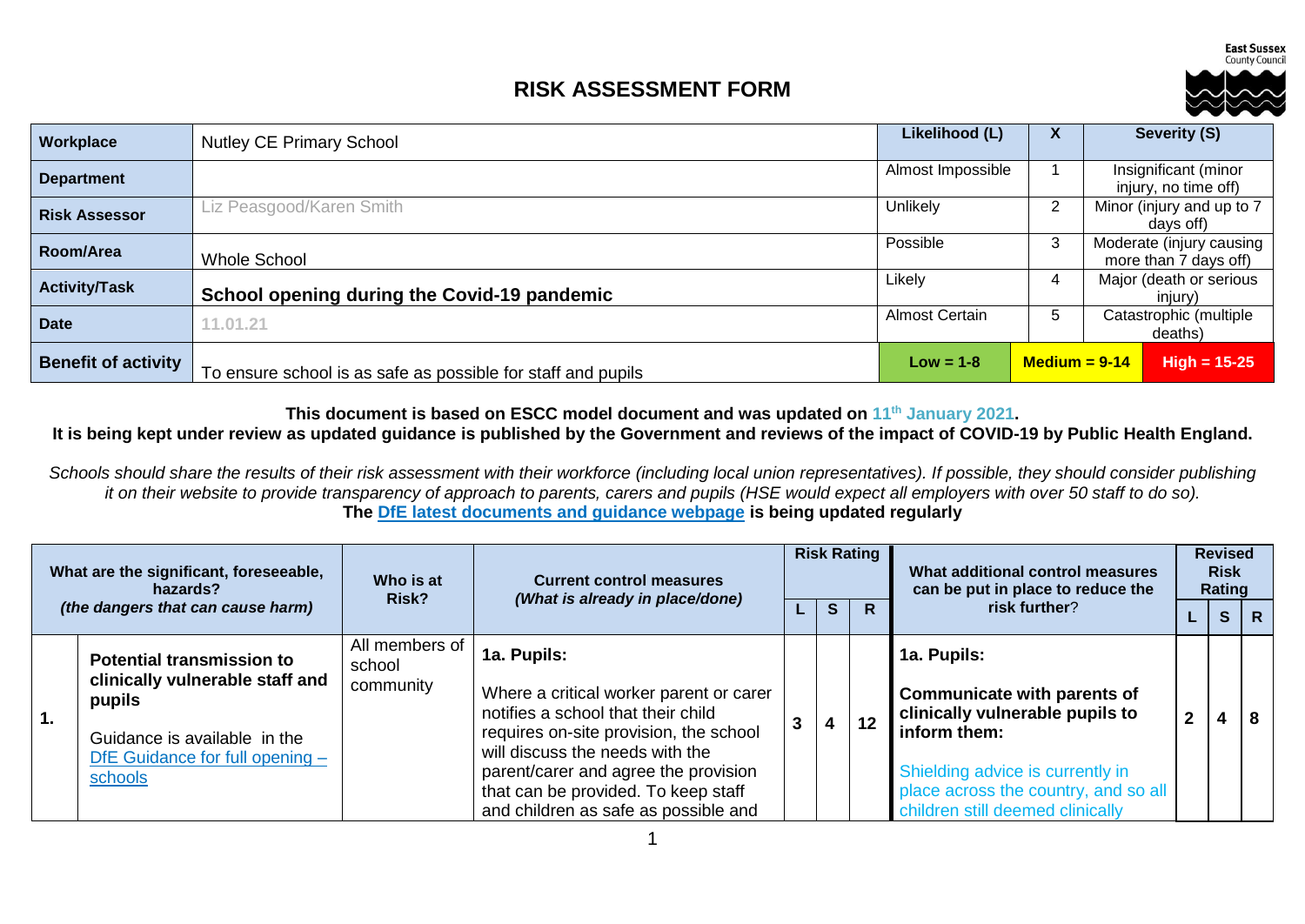| facilitate social distancing, we will<br>have a maximum of 20 children on site<br>each day. There will be a YR/Y1/Y2<br>bubble and a KS2 bubble with a<br>maximum of 10 children in each.<br>We currently have no clinically<br>extremely vulnerable children on roll.<br>Vulnerable children (EHCP, PPG,<br>those with additional needs) will be<br>offered places and encouraged to<br>attend school.<br>1b. Staff:<br>The school will continue to<br>assess the health and safety<br>risks to staff and meet their<br>equality duties as per their | extremely vulnerable are advised<br>not to attend school.<br>Pupils who are under the care of<br>a specialist health professional:<br>Request parents discuss<br>their child's care needs with<br>their health professional to<br>ensure appropriate risk<br>controls. Further advice is<br>available from the Royal<br>College of Pediatrics and<br>Child Health.<br>Ensure these pupils have<br>the support they need to<br>ensure they are able to                                                 |
|-------------------------------------------------------------------------------------------------------------------------------------------------------------------------------------------------------------------------------------------------------------------------------------------------------------------------------------------------------------------------------------------------------------------------------------------------------------------------------------------------------------------------------------------------------|-------------------------------------------------------------------------------------------------------------------------------------------------------------------------------------------------------------------------------------------------------------------------------------------------------------------------------------------------------------------------------------------------------------------------------------------------------------------------------------------------------|
| local procedures.<br>Governors and leaders should<br>pay regard to the work-life<br>balance and wellbeing of all<br>staff including the headteacher.<br>Schools should ensure they<br>have explained to all staff the<br>measures they are proposing<br>putting in place and involve all<br>staff in that process<br>Review systems to support the<br>well-being of staff who may be<br>anxious. Information about the<br>extra mental health support for<br>pupils and teachers is<br>available. The government has                                  | access remote learning<br>1b. Staff:<br><b>Conduct individual staff risk</b><br>assessments for COVID-19 in<br>line with the latest guidance.<br>Guidance on completing an<br>individual risk assessment and<br>templates are available on the web<br>shop.<br><b>Clinically Extremely</b><br><b>Vulnerable (CEV)</b><br>employees should work<br>from home during the<br>period of national<br>restrictions, and schools<br>should consider what<br>arrangements could be<br>made for the teacher to |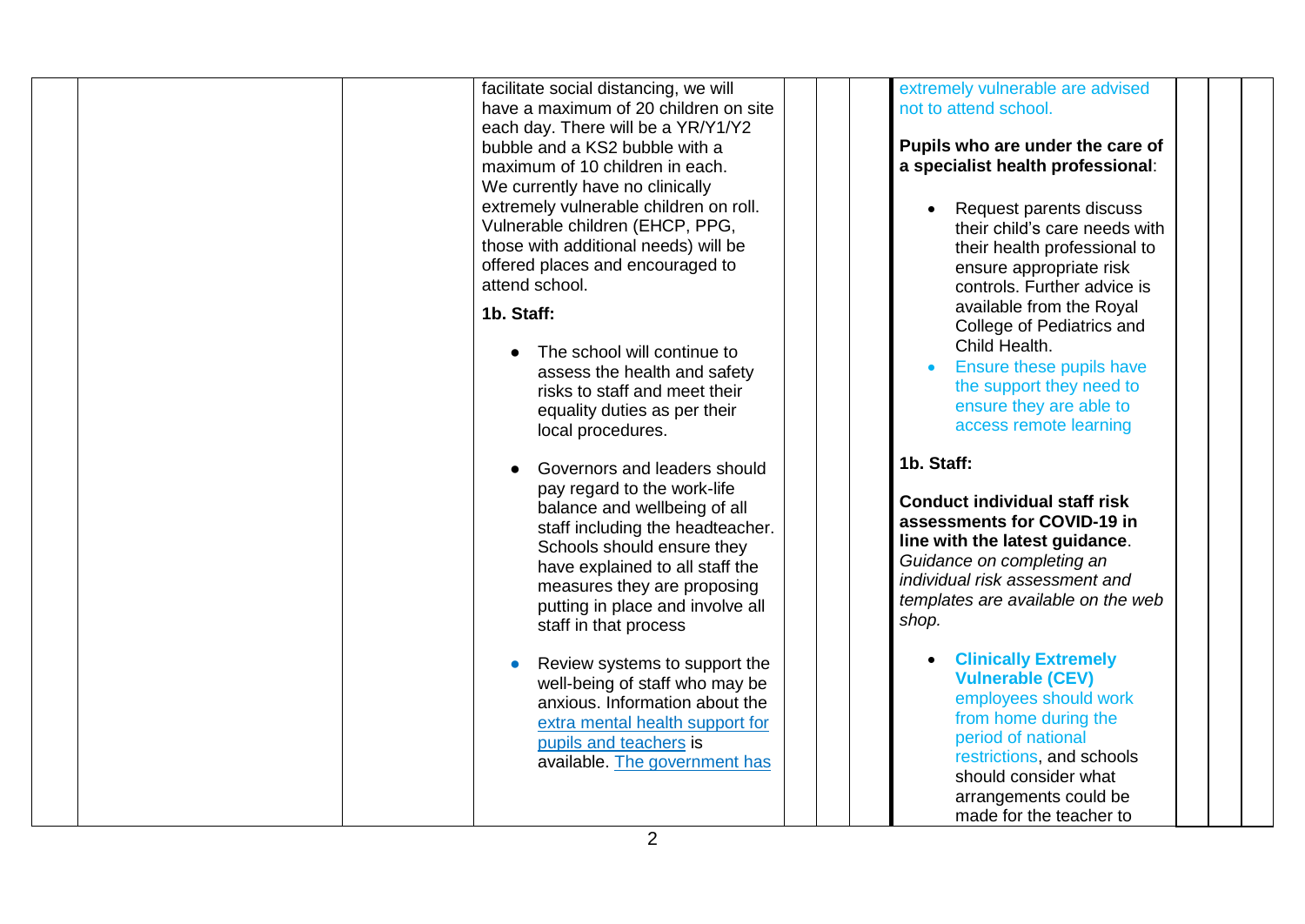| just launched the Wellbeing for    | deliver lessons virtually            |
|------------------------------------|--------------------------------------|
| <b>Education Return programme.</b> | from home, where possible,           |
|                                    | with support staff                   |
| Clinically extremely vulnerable    | supporting children in the           |
| staff are currently shielding and  | classroom                            |
| working from home. Other staff     | Guidance on shielding and            |
| who may be at increased risk       | protecting people who are clinically |
| from Covid are being               | extremely vulnerable from COVID-     |
| supported to work from home        | <u>19</u>                            |
| wherever possible.                 |                                      |
|                                    | <b>Consider staff who may</b>        |
| Supply teachers and other          | otherwise be at increased            |
| temporary or peripatetic           | risk from COVID-19.                  |
| teachers (Section 2 of the         | PHE's COVID-19: review of            |
| Guidance for full opening:         | disparities in risks and             |
| schools) can move between          |                                      |
| schools, but leaders should        | outcomes report.                     |
|                                    | Headteachers should                  |
| consider how to minimise the       | consult with BAME staff to           |
| numbers of visitors to site        | review and revise                    |
| where possible.                    | deployment if appropriate.           |
|                                    | <b>BAMEed's resources may</b>        |
| We currently have no               | be helpful in this process.          |
| volunteers in school. If we do     | They can be found here:              |
| have volunteers in, we will        | https://www.bameednetwor             |
| keep mixing of volunteers          | k.com/                               |
| across groups to a minimum,        |                                      |
| and they should remain 2m          | People who live with                 |
| from pupils and staff where        | those who are clinically             |
| possible                           | extremely vulnerable or              |
|                                    | clinically vulnerable can            |
| Schools are being strongly         | attend the workplace                 |
| encouraged by the DfE to           |                                      |
| continue to host ITT trainees.     |                                      |
| Section 2 of the Guidance for      |                                      |
| full opening: schools 4            |                                      |
|                                    |                                      |
| November 2020 - Risk               |                                      |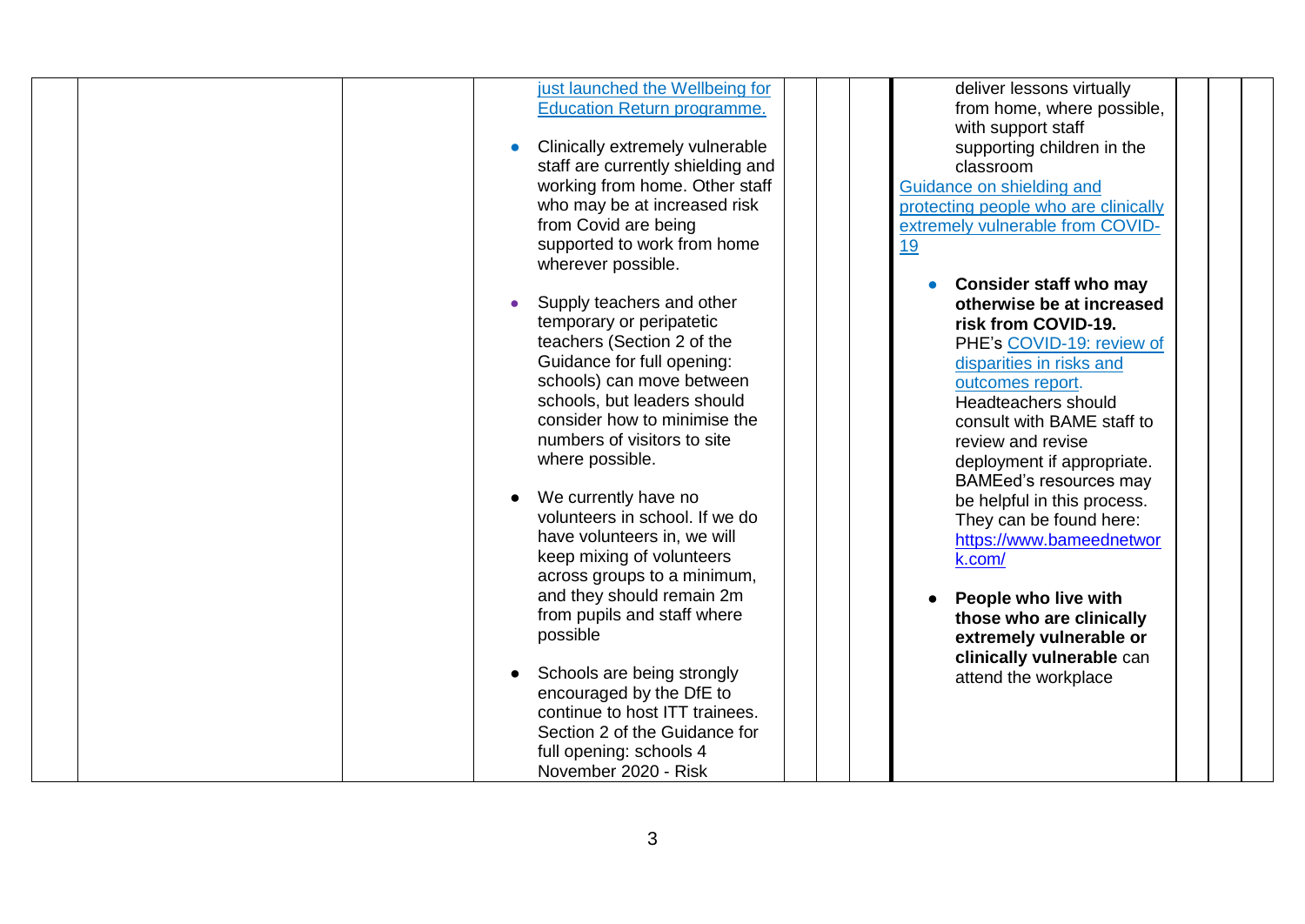|    |                                                                  |                                           | assessments should be<br>conducted as they are for staff                                                                                                                                                                                                                                                                                                                                                                                                                                                                                                                                                                                                                                                                                                                                                                                                                                                                 |                |   |   |                                                                                                                                                                                                                                                                                                                                                                                                                                                                                                                                                                                                                                                                                                                                                                                                                                 |                |   |
|----|------------------------------------------------------------------|-------------------------------------------|--------------------------------------------------------------------------------------------------------------------------------------------------------------------------------------------------------------------------------------------------------------------------------------------------------------------------------------------------------------------------------------------------------------------------------------------------------------------------------------------------------------------------------------------------------------------------------------------------------------------------------------------------------------------------------------------------------------------------------------------------------------------------------------------------------------------------------------------------------------------------------------------------------------------------|----------------|---|---|---------------------------------------------------------------------------------------------------------------------------------------------------------------------------------------------------------------------------------------------------------------------------------------------------------------------------------------------------------------------------------------------------------------------------------------------------------------------------------------------------------------------------------------------------------------------------------------------------------------------------------------------------------------------------------------------------------------------------------------------------------------------------------------------------------------------------------|----------------|---|
| 2. | <b>Risk of ongoing</b><br>contamination from pupils<br>and staff | All members of<br>the school<br>community | Follow the DfE's guidance for leaders<br>and staff in schools on use of the NHS<br>COVID-19 app. See the guidance here<br>The following control measures should<br>be considered in addition to those<br>outlined in the East Sussex Model<br><b>Risk Assessments for:</b><br>(i) Movement around the School site,<br>(ii) General classroom activities,<br>(iii) Playground activities,<br>(iv) Play equipment<br>(v) Educational Visits<br>All day visits should ensure a thorough<br>risk assessment is in place. As part of<br>the risk assessment consult the health<br>and safety guidance on educational<br>visits.- We have suspended all off site<br>visits.<br>All overseas visits are prohibited as<br>are residential visits until Easter 2021<br>when a review will be carried out.<br>vi) Wraparound provision and extra-<br>curricular activity- After school clubs<br>have been suspended at our school. | 2 <sup>1</sup> | 3 | 6 | 2a - Pupils<br>Ensure any staff or pupils<br>who wear face coverings on<br>the way to school are<br>following the processes for<br>removal, storage/disposal<br>of the mask and that they<br>must hand wash on arrival<br>in line with the guidance on<br>safe working in education,<br>childcare and children's<br>social care<br>Work in partnership with<br>local BAME and/or faith<br>communities to reinforce<br>individual and household<br>risk reduction strategies<br>relevant to the school<br>community PHE review of<br>the impact of Covid-19 on<br><b>BAME</b> groups<br>$2b - Start$<br>Organise appropriately<br>sized groups and<br>encourage social distancing<br>in line with the detailed<br>actions within the DfE<br>guidance for full opening of<br>schools - see Section 1<br><b>Prevention point 5</b> | $\overline{2}$ | 6 |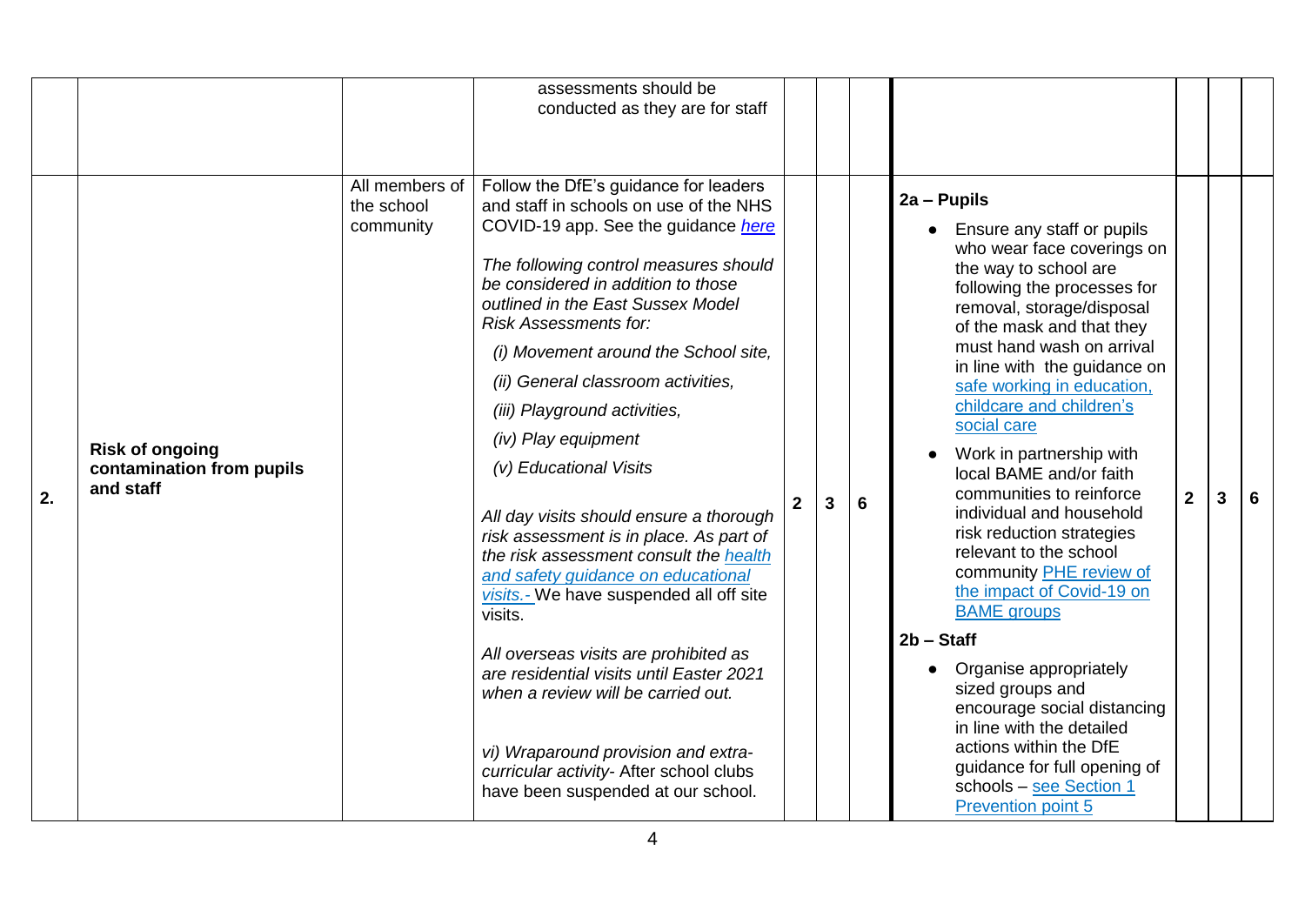| <b>Face Coverings</b><br>Follow the government<br>guidance on face coverings<br>and communicate the school's<br>procedures.                                                                                                                                                                                                                                                                                                                                      | PE and Sport should not<br>take place until 18th<br>January.<br>Key information from the<br>guidance is on Czone and<br>can be found here                                                                                                                                                                                                     |
|------------------------------------------------------------------------------------------------------------------------------------------------------------------------------------------------------------------------------------------------------------------------------------------------------------------------------------------------------------------------------------------------------------------------------------------------------------------|-----------------------------------------------------------------------------------------------------------------------------------------------------------------------------------------------------------------------------------------------------------------------------------------------------------------------------------------------|
| When restrictions are in place,<br>schools and colleges will need<br>to communicate quickly and<br>clearly to staff, parents, pupils<br>and learners that the new<br>arrangements require the use<br>of face coverings in certain<br>circumstances.<br>Staff are strongly advised to<br>wear face coverings/visors in<br>school, whether supervising<br>children or moving around the<br>building.<br>A one way system remains in<br>place through the building. | 2c - Buildings & resources<br>To balance the need for<br>increased ventilation while<br>maintaining a comfortable<br>temperature, the measures<br>outlined in 'Keeping<br>occupied spaces well<br>ventilated' at Part 8 of the<br><b>Protective measures</b><br>guidance should be used<br>as appropriate to avoid<br>build-up of viral load. |
| The hall is well ventilated when<br>used by having the back doors<br>open,<br>Children in school are kept<br>distanced from each other and<br>from staff wherever possible,<br>e.g. children in the KS2 bubble<br>working on computers are split<br>into two groups if numbers are                                                                                                                                                                               | Follow the specific HSE<br>guidance on Air<br>conditioning and ventilation<br>during the coronavirus<br>pandemic<br>There may be an additional<br>risk of infection in<br>environments where<br>singing, chanting, playing                                                                                                                    |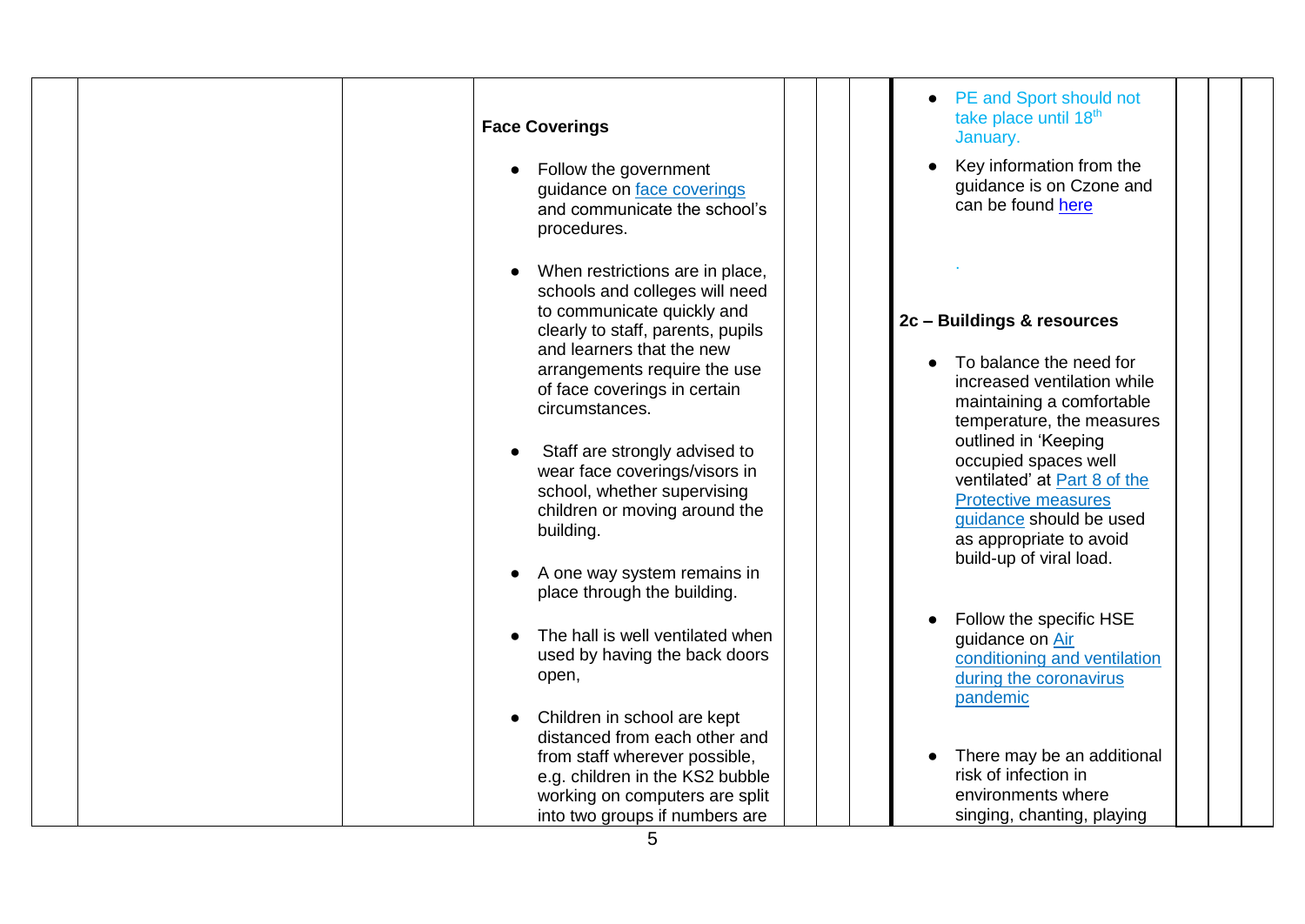| above 5 to ensure that the ICT     | wind or brass instruments.          |
|------------------------------------|-------------------------------------|
| suite is not overcrowded and       | dance and drama takes               |
| can be adequately ventilated.      | place. Singing, wind and            |
|                                    | brass instrument playing            |
| For sports lessons, pupils are     | can be undertaken in line           |
| in their groups and sports         | with the guidance, in               |
| equipment is thoroughly            | particular the guidance             |
| cleaned between each use by        | available at working safely         |
| different individual groups or     | during coronavirus (COVID-          |
| separate equipment used.           | 19): performing arts                |
| Prioritise outdoor sports and      | and Department for Culture,         |
| use large indoor spaces where      | <b>Media and Sport (DCMS)</b>       |
| this is not possible. Maximise     |                                     |
| natural ventilation flows.         |                                     |
|                                    | https://www.gov.uk/govern           |
| There is a limit of 2 staff        | ment/publications/coronavir         |
| members permitted in the           | us-covid-19-online-                 |
| staffroom at any time.             | education-resources                 |
|                                    |                                     |
| Staff had been advised not to      |                                     |
| make drinks or prepare food        |                                     |
| for others and clean touch         | PHE endorsed 'systems of            |
| points (e.g. kettle handle, taps,  | control' now build upon the         |
| etc.) after use.                   | hierarchy of protective measures in |
|                                    | use since the Covid-19 pandemic.    |
| Staff are asked to clean the       | Schools must work through them,     |
| adult toilet facilities after use. | adopting measures to the fullest    |
| Cleaning materials provided in     | extent possible. Guidance for full  |
| each cubicle.                      | opening: schools - Section 1 Public |
|                                    | Health Advice to minimise Covid-    |
| Staff are asked not to go into     | 19 risks 4 November 2020.           |
| the office or other classrooms     |                                     |
| unless required to cut down on     |                                     |
| unnecessary adult interactions.    |                                     |
|                                    |                                     |
| Staff will ensure adequate         |                                     |
| ventilation by opening doors       |                                     |
|                                    |                                     |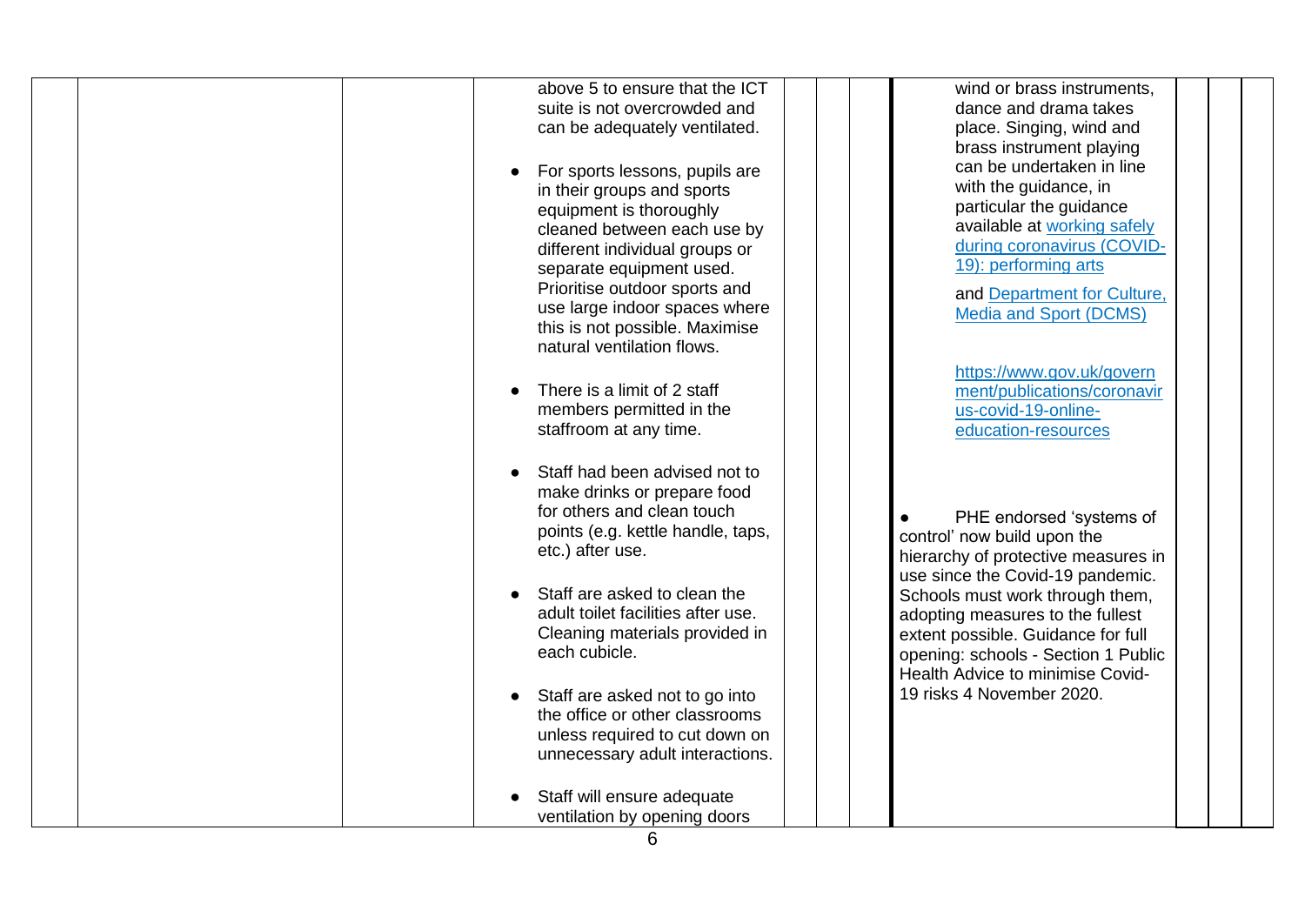| and windows. Staff and<br>children all advised to wear<br>additional layers for warmth.<br>Staff are advised to open<br>windows more fully when<br>children are outside for break<br>times.<br>School uniform requirements<br>have been suspended to<br>ensure children can wear clean<br>clothes each day and warmer<br>items of clothing.<br>Any singing activities will be<br>held outside only.<br>Kitchens comply with the<br>guidance for food businesses<br>on coronavirus (COVID-19).<br>They should be able to provide<br>food to all pupils who want it,<br>including FSM or universal<br>infant free school meals.<br>Our kitchen is currently closed.<br>School meals are being<br>provided from another local<br>school through Chartwells.<br>KS2 children will continue to |  |  |
|-------------------------------------------------------------------------------------------------------------------------------------------------------------------------------------------------------------------------------------------------------------------------------------------------------------------------------------------------------------------------------------------------------------------------------------------------------------------------------------------------------------------------------------------------------------------------------------------------------------------------------------------------------------------------------------------------------------------------------------------------------------------------------------------|--|--|
| eat in the classroom with staff<br>cleaning the tables before and<br>after lunch. Cutlery will be put<br>in a bucket and collected by<br>the providers to clean.                                                                                                                                                                                                                                                                                                                                                                                                                                                                                                                                                                                                                          |  |  |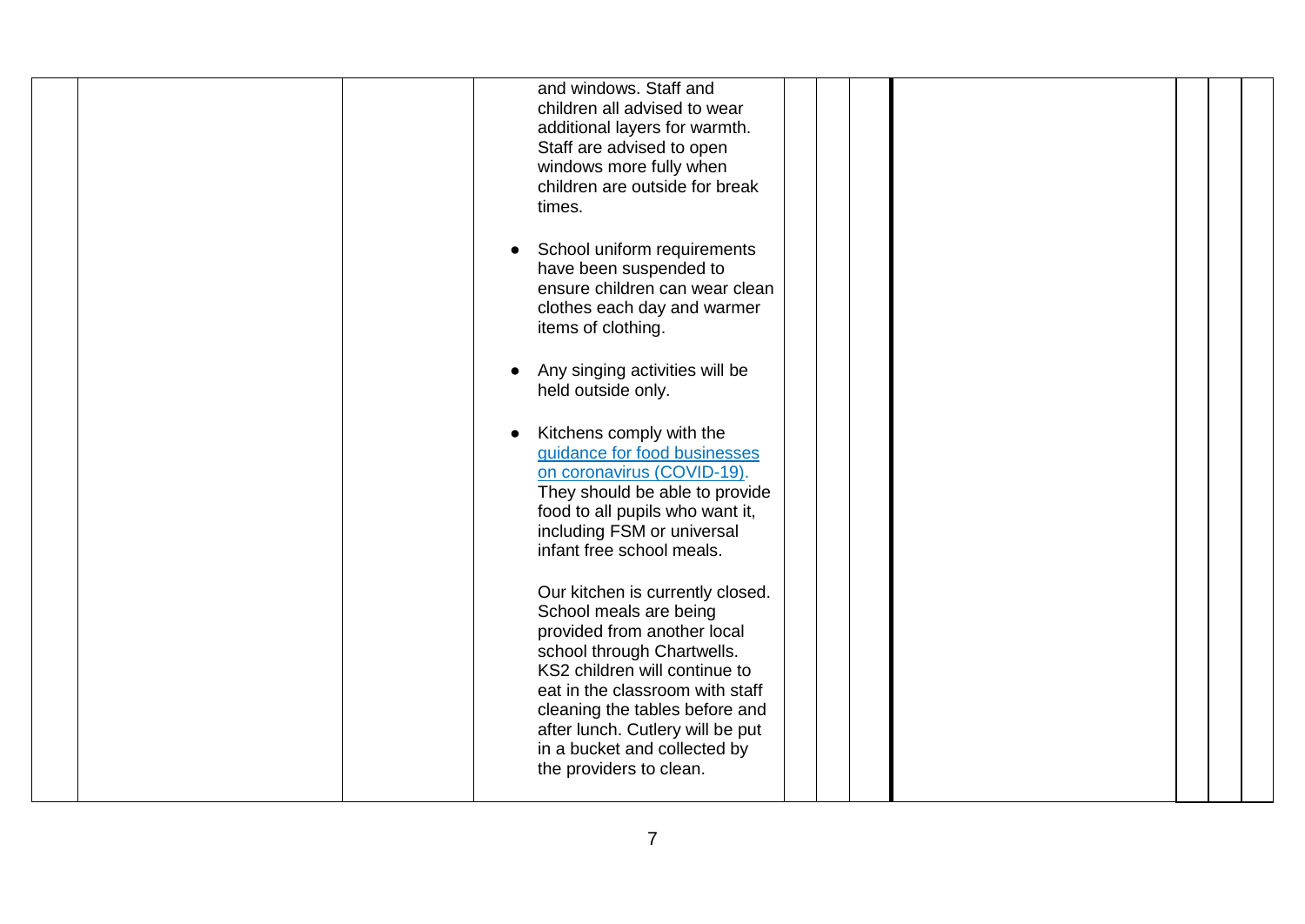| Hand santiser is available in all<br>$\bullet$<br>teaching spaces and outside<br>the hall. This is checked at<br>least daily and refilled.<br>Staff have access to<br>antibacterial spray, paper<br>towels and wipes. |
|-----------------------------------------------------------------------------------------------------------------------------------------------------------------------------------------------------------------------|
| Ongoing leadership support for<br>any emerging anxiety and/or<br>wellbeing issues is being<br>provided and staff have access<br>to free and confidential<br>counselling sessions.                                     |
| School leaders receive daily<br>DfE updates and the ESCC<br>message board updates and<br>act on them accordingly.                                                                                                     |
| A DSL will be on site at all<br>times.                                                                                                                                                                                |
| At any point, staff will be<br>$\bullet$<br>encouraged to work from home<br>if their role allows it and they<br>are not needed in school to<br>support children.                                                      |
| Staff meetings will be held on<br>$\bullet$<br>Teams after school where staff<br>can join from home.                                                                                                                  |
| Headteacher to update the<br>Chair of governors at least<br>weekly either by phone or<br>email.                                                                                                                       |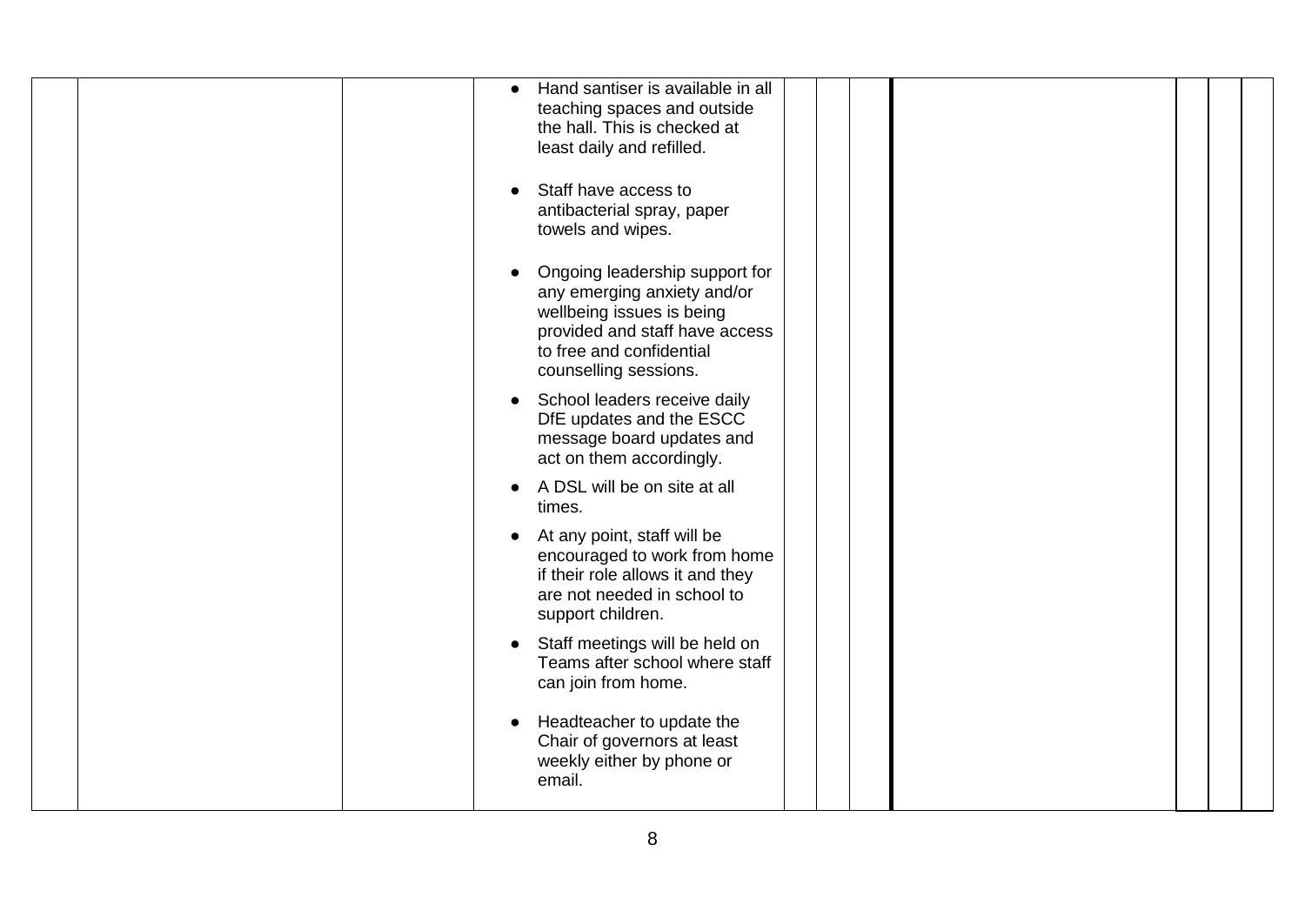| This risk assessment will be<br>published on the school<br>website and reviewed<br>fortnightly (or before if further<br>guidance is issued).<br>2a - Pupils                                                                                                                                                                                                                                                                                                                                                                                                                                                                                                                   |
|-------------------------------------------------------------------------------------------------------------------------------------------------------------------------------------------------------------------------------------------------------------------------------------------------------------------------------------------------------------------------------------------------------------------------------------------------------------------------------------------------------------------------------------------------------------------------------------------------------------------------------------------------------------------------------|
| Ongoing vigilance, monitoring<br>and support for any emerging<br>pastoral, anxiety and/or mental<br>health issues. Information<br>about the extra mental health<br>support for pupils and teachers<br>is available. Our Thrive<br>practitioner to make weekly<br>contact with her Thrive children<br>through Google Classroom or<br>via a phone call home. Staff to<br>ring those families not<br>accessing home learning or<br>regularly not completing home<br>learning tasks to offer support.<br>Headteacher to remind families<br>via a weekly update (to replace<br>Friday newsletter) that she is<br>there to support and to<br>signpost them to support<br>available. |
| Staff to ring all families by 29th<br>January to check they are ok<br>and offer support if required.                                                                                                                                                                                                                                                                                                                                                                                                                                                                                                                                                                          |
| Parents are reminded<br>frequently, via email, to contact<br>the school if they are<br>experiencing difficulties with<br>home learning or need support                                                                                                                                                                                                                                                                                                                                                                                                                                                                                                                        |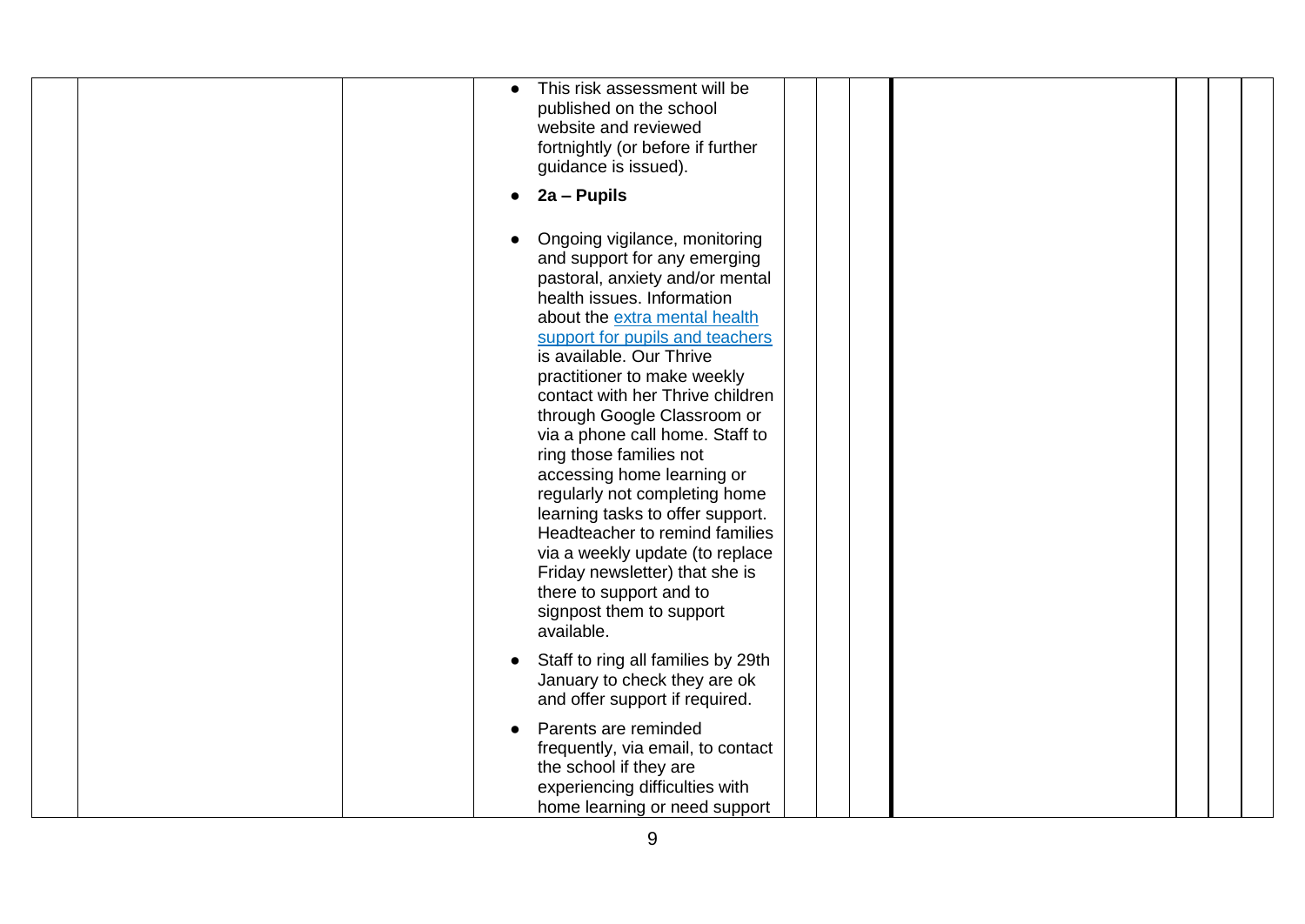|  | in other ways, e.g. emotional<br>support.                                                                                                                                                                                                                                                                                                                                                                                                                                                                  |
|--|------------------------------------------------------------------------------------------------------------------------------------------------------------------------------------------------------------------------------------------------------------------------------------------------------------------------------------------------------------------------------------------------------------------------------------------------------------------------------------------------------------|
|  | Deputy Head to arrange daily<br>timetables to ensure both<br>bubble groups are adequately<br>staffed and that teachers also<br>have time to plan and respond<br>to home learning.<br>Review the NHS guidance on<br>hand cleaning Staff MUST<br>ensure that pupils engage in<br>regular handwashing for 20<br>seconds with soap and water<br>(or use sanitiser) at the<br>following times:<br>arrival to school<br>returning from breaktime<br>before & after eating<br>when they change rooms<br>$\bullet$ |
|  | Older pupils should be<br>supported to maintain distance<br>and understand not to touch<br>staff and their peers where<br>possible. (this will not be<br>possible for younger children<br>and those with complex<br>needs). Contact between<br>groups should be avoided.                                                                                                                                                                                                                                   |
|  | Leaders <b>MUST</b> ensure that<br>school has enough tissues and<br>bins available to support pupils<br>and staff to follow the catch it,<br>kill it bin it approach. Reinforce<br>routines of using a tissue to<br>cough or sneeze and bins for<br>tissue waste.                                                                                                                                                                                                                                          |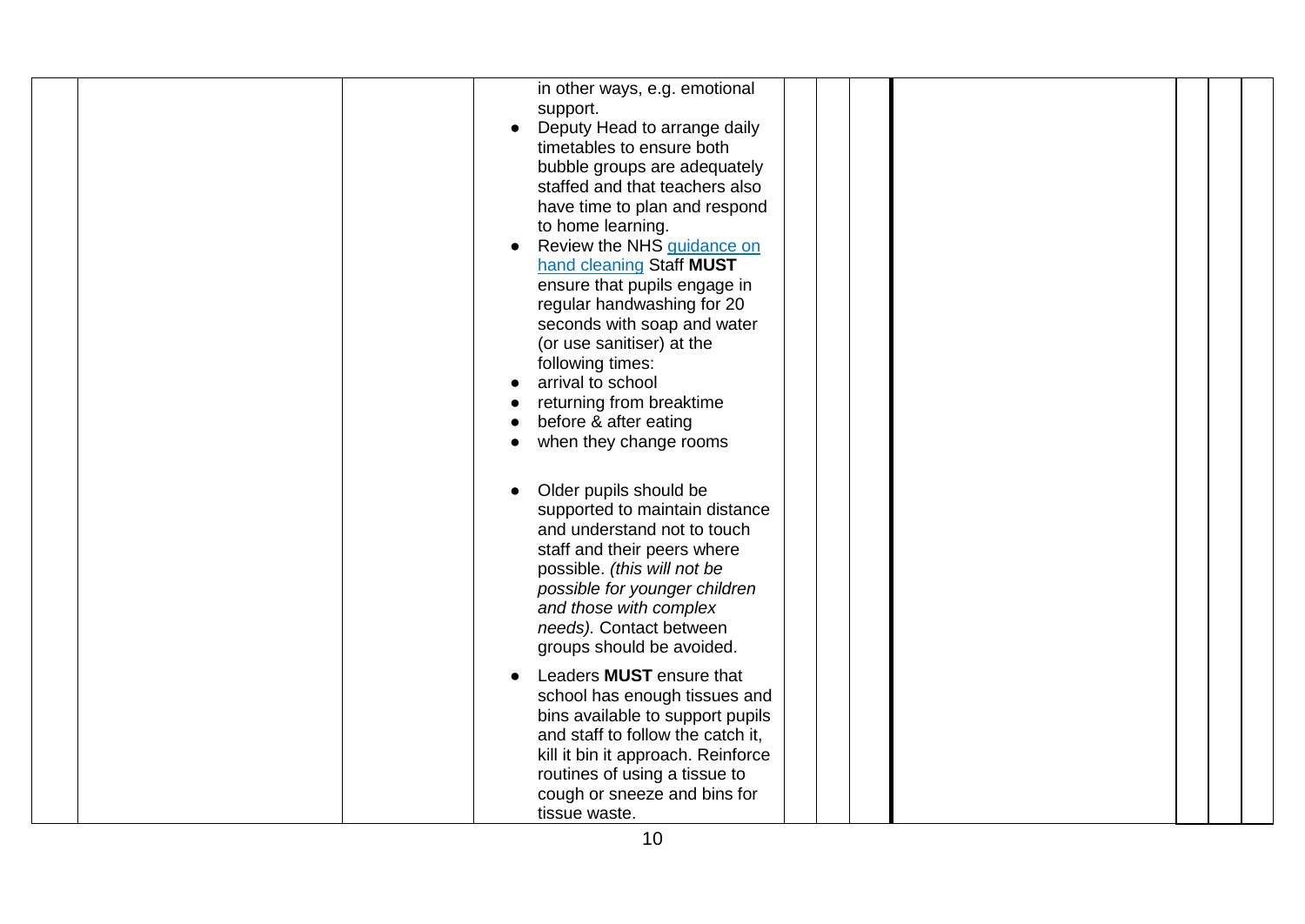| Remind children regularly not<br>to touch their face with their<br>hands. When they do so<br>encourage them to wash<br>hands immediately.                                                                                                                                               |  |  |
|-----------------------------------------------------------------------------------------------------------------------------------------------------------------------------------------------------------------------------------------------------------------------------------------|--|--|
| Coordinate pastoral support for<br>pupils (parents/carers and<br>staff) who feel anxious<br>returning to school after being<br>isolated for some time                                                                                                                                   |  |  |
| Ensure appropriate support is<br>made available for pupils with<br>SEND by deploying support<br>staff and accommodating<br>visiting specialists in line with<br>the DfE Guidance for full<br>opening - schools and the<br>EEF guidance on making the<br>best use of teaching assistants |  |  |
| Leaders have already<br>produced individual risk<br>assessments for pupils with<br>EHC plans attending school,<br>these may need amending.                                                                                                                                              |  |  |
| $2b - Staff$                                                                                                                                                                                                                                                                            |  |  |
| Plan to provide for<br>appropriately sized groups<br>whilst encouraging social<br>distancing in line with the<br>detailed actions within the DfE<br>guidance for full opening of<br>schools - see Section 1<br><b>Prevention point 5</b>                                                |  |  |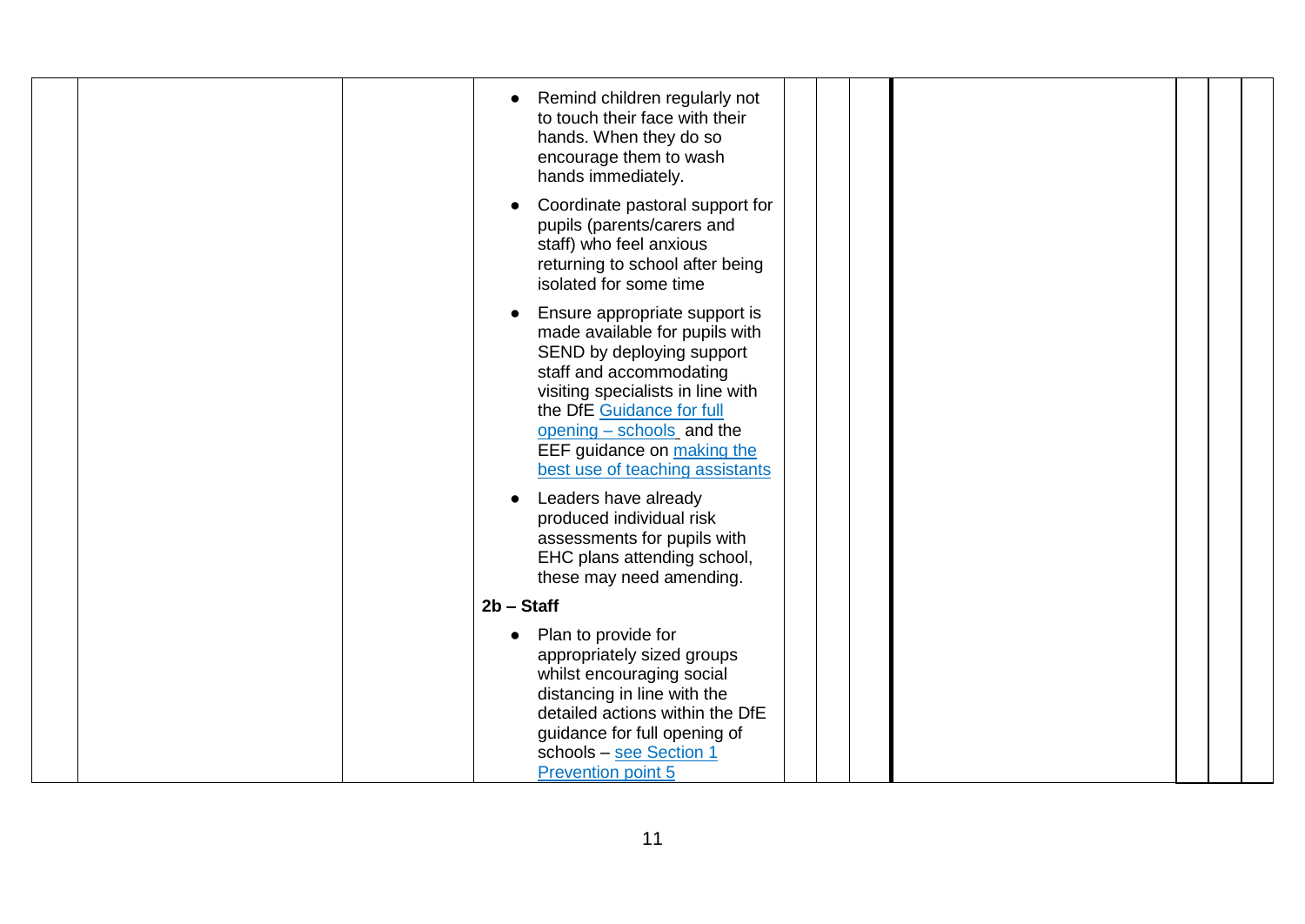| Ensure staff are aware of DFE<br>guidance that social distancing<br>guidance is to avoid close face<br>to face contact and minimise<br>time spent within 1m of<br>anyone.<br>Reinforcing learning and<br>practice of good hygiene habits<br>through games, songs and<br>repetition<br>Break time and lunchtimes and | Ensure staff understand that<br>since September they can now<br>operate across different<br>classes and year groups in<br>order to facilitate the delivery of<br>the school timetable. If moving<br>between classes / year groups<br>they should keep their distance<br>from other staff and pupils as<br>much as possible (2m from<br>staff)<br>DFE recommends all pupils<br>have access to a quality arts<br>education in line with guidance<br>from DSMS under Section 3 of<br>the new Guidance for full<br>opening: schools 5 November |  |  |
|---------------------------------------------------------------------------------------------------------------------------------------------------------------------------------------------------------------------------------------------------------------------------------------------------------------------|--------------------------------------------------------------------------------------------------------------------------------------------------------------------------------------------------------------------------------------------------------------------------------------------------------------------------------------------------------------------------------------------------------------------------------------------------------------------------------------------------------------------------------------------|--|--|
|                                                                                                                                                                                                                                                                                                                     | 2020                                                                                                                                                                                                                                                                                                                                                                                                                                                                                                                                       |  |  |
| are staggered so groups do not<br>come into contact<br>Offer remote education for the                                                                                                                                                                                                                               | movement around the school                                                                                                                                                                                                                                                                                                                                                                                                                                                                                                                 |  |  |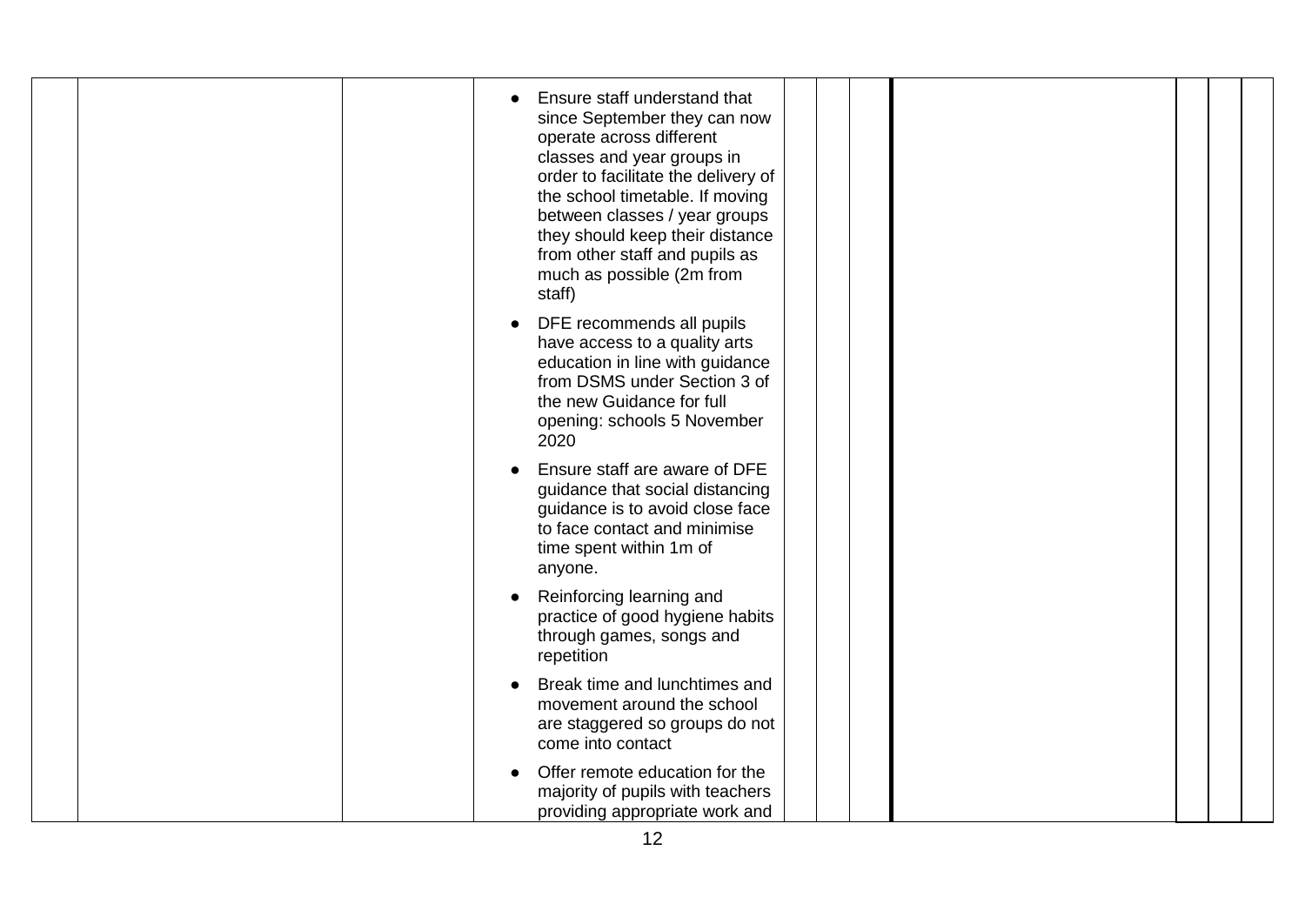|  | support to pupils with the<br>completion through Google<br>classroom. KS1 3 hours a day<br>on average across the cohort,<br>with less for younger children.<br>KS2 4 hours a day.                                                                                                                                                                                              |  |  |  |
|--|--------------------------------------------------------------------------------------------------------------------------------------------------------------------------------------------------------------------------------------------------------------------------------------------------------------------------------------------------------------------------------|--|--|--|
|  | 2c - Buildings and resources                                                                                                                                                                                                                                                                                                                                                   |  |  |  |
|  | Ensure all the usual building<br>checks are undertaken to<br>make the school safe. In the<br>event that buildings have been<br>closed or had reduced<br>occupancy; water system<br>stagnation can occur due to<br>lack of use. Follow advice and<br>actions detailed in Legionella<br>risks during the coronavirus<br>outbreak.<br>Classrooms and other areas<br>deep cleaned. |  |  |  |
|  | Engage children in education<br>resources such as e-bug and<br><b>PHE</b> schools resources                                                                                                                                                                                                                                                                                    |  |  |  |
|  | SLT and DSL roles adapted to<br>the ongoing revisions to guidance<br>during partial opening of the school in<br>the summer term. A DSL is on site at<br>all times, with the Head (Lead DSL)<br>available on the telephone at all times<br>as she is shielding and working<br>remotely.                                                                                         |  |  |  |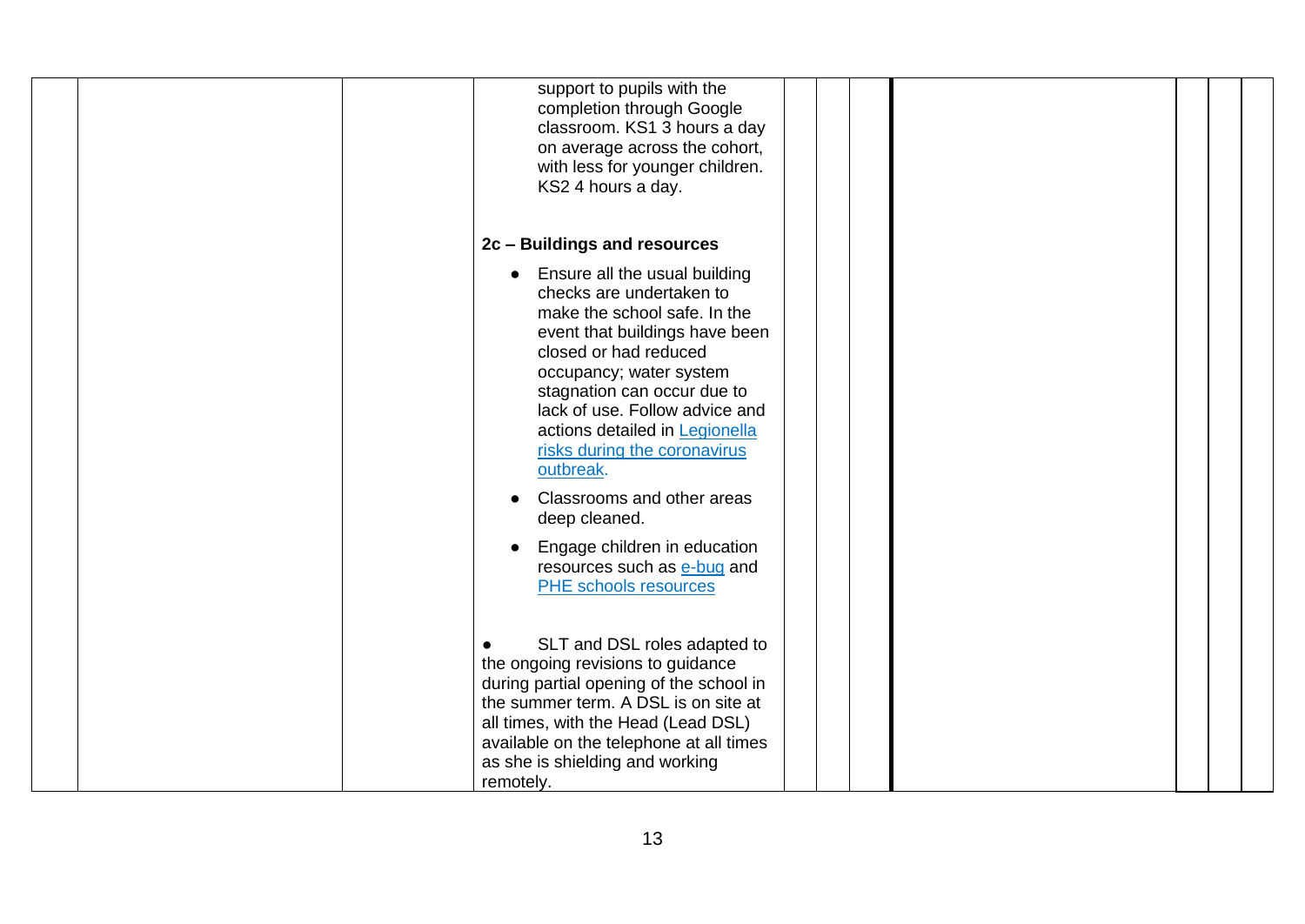|    |                                                                                                                                                                                        |                                           | Health and Safety, and<br>$\bullet$<br>safeguarding policies and practices<br>kept up to date in line with current DfE<br>guidance. General information on how<br>to make a workplace COVID-secure<br>and risk assessments is provided by<br>the HSE guidance on working safely.<br>Tell pupils, parents/carers and<br>any visitors, such as suppliers, not to<br>enter the school if they are displaying<br>any symptoms of coronavirus<br>(following the COVID-19: guidance for<br>households with possible coronavirus<br>infection)<br>Stick to school opening times<br>and encourage staff to go home<br>immediately to reduce risk.<br>Maintain staff and visitor<br>signing-in arrangements to ensure<br>social distancing and hygiene e.g. only<br>office staff signing in staff/essential<br>visitors. Staff to use own pen if no<br>office staff available. |              |              |   |                                                                                                                                                                                                                                        |   |   |   |
|----|----------------------------------------------------------------------------------------------------------------------------------------------------------------------------------------|-------------------------------------------|-----------------------------------------------------------------------------------------------------------------------------------------------------------------------------------------------------------------------------------------------------------------------------------------------------------------------------------------------------------------------------------------------------------------------------------------------------------------------------------------------------------------------------------------------------------------------------------------------------------------------------------------------------------------------------------------------------------------------------------------------------------------------------------------------------------------------------------------------------------------------|--------------|--------------|---|----------------------------------------------------------------------------------------------------------------------------------------------------------------------------------------------------------------------------------------|---|---|---|
| 3. | <b>Site Safety risks</b><br><b>Fire procedures</b><br>Lockdown<br>Movement for lunch /<br>transitions<br><b>Toilets</b><br><b>Security including risk</b><br>of theft<br>Data breaches | All members of<br>the school<br>community | <b>SLT</b> lead identified<br>Continue taking the attendance<br>register and following up any<br>absences in line with statutory<br>guidance.<br>School to follow risk<br>assessments for premises and<br>accessing outside equipment<br>and areas.                                                                                                                                                                                                                                                                                                                                                                                                                                                                                                                                                                                                                   | $\mathbf{2}$ | $\mathbf{3}$ | 6 | Any incidences are logged,<br>and the risk assessment is<br>evaluated, and changes<br>made as a result of lessons<br>learned.<br>Reconsider e-safety<br>policies and procedures in<br>light of lessons learned<br>during home learning | 1 | 3 | 3 |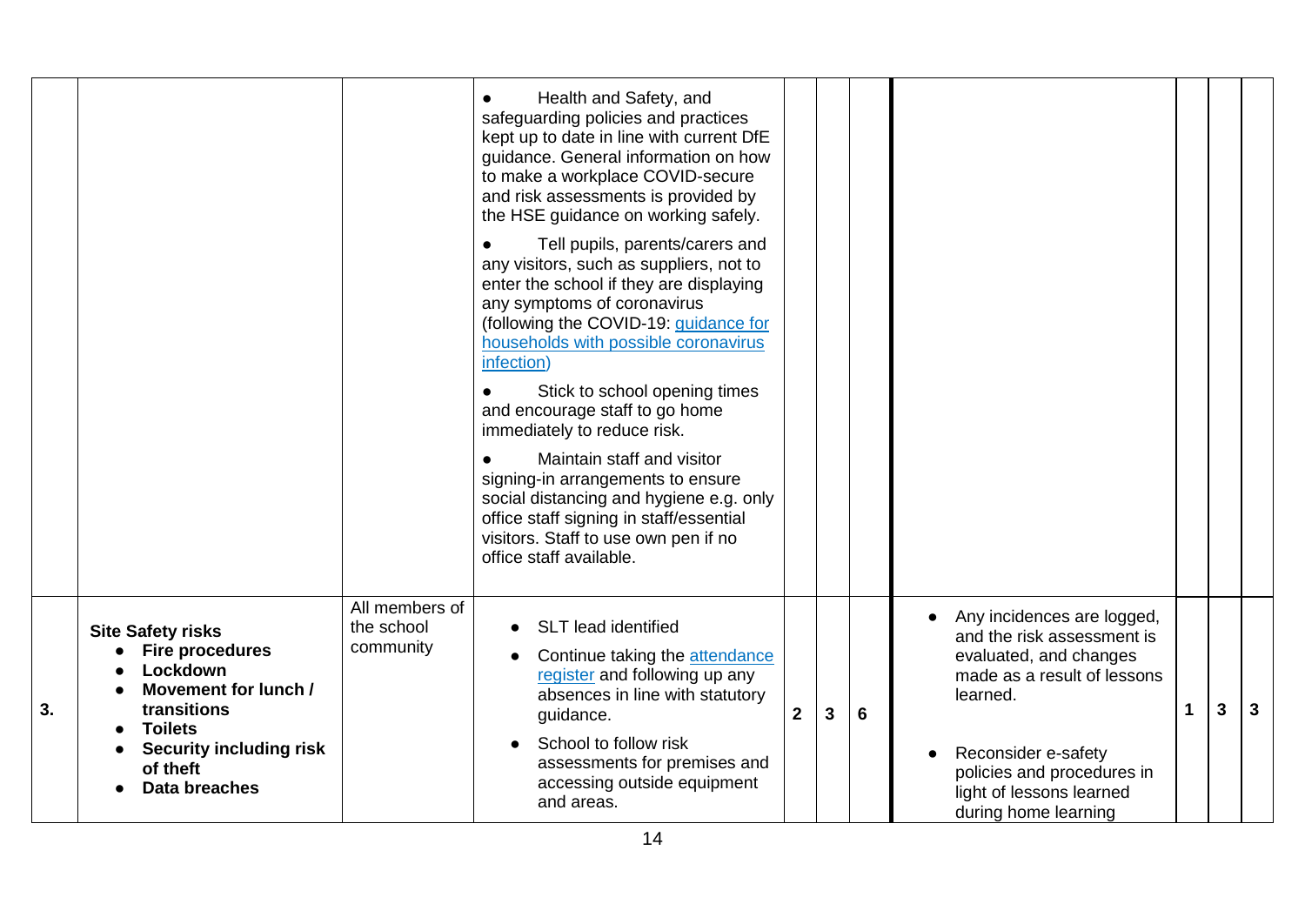|    |                                                                                                             |                                           | Arrange revised fire evacuation<br>drills / lockdown drills regularly<br>Ensure pupils, parents and<br>staff are aware that DfE<br>guidance states that different<br>groups/bubbles don't need to<br>be allocated their own toilet<br>blocks, but toilets will need to<br>be cleaned regularly and pupils<br>must be encouraged to clean<br>their hands thoroughly after<br>using the toilet. |                |              |                 |                                                                                                   |   |   |   |
|----|-------------------------------------------------------------------------------------------------------------|-------------------------------------------|-----------------------------------------------------------------------------------------------------------------------------------------------------------------------------------------------------------------------------------------------------------------------------------------------------------------------------------------------------------------------------------------------|----------------|--------------|-----------------|---------------------------------------------------------------------------------------------------|---|---|---|
|    |                                                                                                             |                                           | Share updated fire evacuation<br>information with all staff                                                                                                                                                                                                                                                                                                                                   |                |              |                 |                                                                                                   |   |   |   |
|    |                                                                                                             |                                           | Share updated fire evacuation<br>information with children                                                                                                                                                                                                                                                                                                                                    |                |              |                 |                                                                                                   |   |   |   |
|    |                                                                                                             |                                           | Share lockdown procedures<br>with all staff                                                                                                                                                                                                                                                                                                                                                   |                |              |                 |                                                                                                   |   |   |   |
|    |                                                                                                             |                                           | Follow revised lunch and break<br>rotas to ensure safe movement<br>around school                                                                                                                                                                                                                                                                                                              |                |              |                 |                                                                                                   |   |   |   |
|    |                                                                                                             |                                           | Children to seek permission to<br>use toilets to ensure staff know<br>where children are at all times                                                                                                                                                                                                                                                                                         |                |              |                 |                                                                                                   |   |   |   |
|    |                                                                                                             |                                           | High expectations of how<br>children move around school<br>upheld by all members of staff                                                                                                                                                                                                                                                                                                     |                |              |                 |                                                                                                   |   |   |   |
| 4. | <b>Risk of transmission between</b><br>parents and pupils during<br>school drop-off and<br>collection times | All members of<br>the school<br>community | The following control measures should<br>be considered in addition to those<br>outlined in the East Sussex Model<br><b>Risk Assessment for Access and</b><br>Egress and Movement around the<br>school site.                                                                                                                                                                                   | $\overline{2}$ | $\mathbf{3}$ | $6\phantom{1}6$ | Review and revise drop off<br>and pick up protocols as<br>necessary to minimise<br>social contact | 1 | 3 | 3 |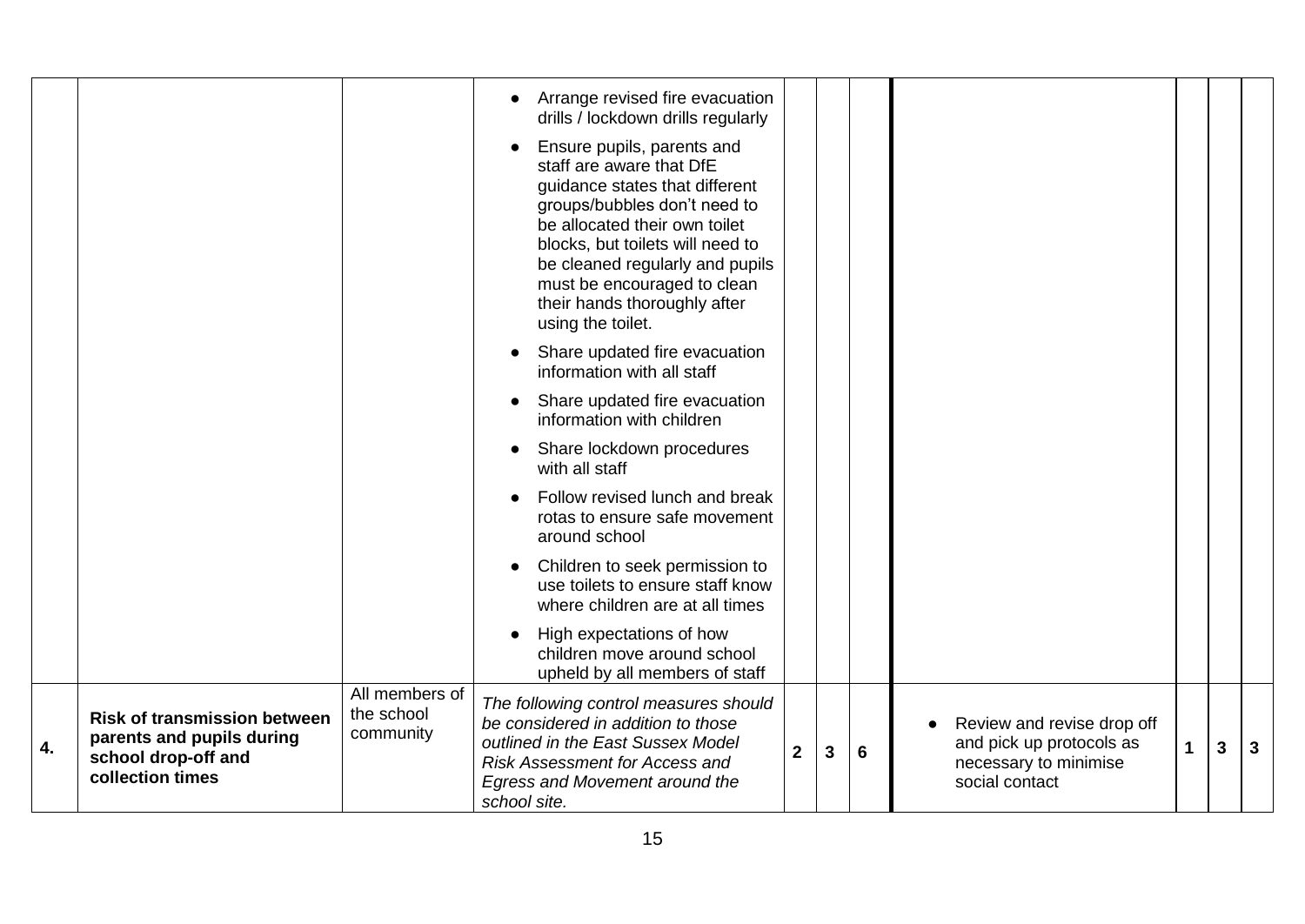|    |                                                                                                                                                                                                                                                                                                           |        | Where children are<br>accompanied to school, only<br>one parent to drop-off or<br>collect. Parents to maintain 2<br>metre social distancing rule<br>Allocated drop off and<br>collection times in place and<br>parents/carers informed of<br>procedures including the<br>protocols for minimising adult<br>to adult contact (for example,<br>which entrance to use)<br>Ensure parents and carers do<br>not gather at entrance gates or<br>doors or enter the site (unless<br>they have a pre-arranged<br>appointment, which should be<br>conducted safely). |         |  |                                                                                                                                                                                                                                                                                                                                                                      |         |  |
|----|-----------------------------------------------------------------------------------------------------------------------------------------------------------------------------------------------------------------------------------------------------------------------------------------------------------|--------|-------------------------------------------------------------------------------------------------------------------------------------------------------------------------------------------------------------------------------------------------------------------------------------------------------------------------------------------------------------------------------------------------------------------------------------------------------------------------------------------------------------------------------------------------------------|---------|--|----------------------------------------------------------------------------------------------------------------------------------------------------------------------------------------------------------------------------------------------------------------------------------------------------------------------------------------------------------------------|---------|--|
| 5. | <b>Risks of possible</b><br>transmission to pupils who<br>travel to school by dedicated<br>school transport (including<br>statutory provision) or wider<br>public transport<br>The DfE Guidance for full<br>opening - Section 2 details a<br>new framework for transporting<br>pupils to and from schools | Pupils | <b>Dedicated school transport</b><br>(including statutory provision)<br>Ensure staff, pupils and<br>parents are aware that social<br>distancing will not apply on<br>dedicated transport from<br>September<br>Liaise with the transport hub<br>regarding transport<br>arrangements. They will liaise<br>directly with the transport<br>companies on social distancing<br>requirements and check that<br>they are fully aware of the                                                                                                                         | n/<br>a |  | <b>Dedicated school transport</b><br>(including statutory provision)<br>Review and take<br>reasonable actions to<br>ensure:<br>$\circ$ pupils are grouped<br>together on transport in<br>the bubbles that are<br>adopted within school<br>$\circ$ hand sanitiser is used<br>upon boarding and/or<br>disembarking<br>o appropriate additional<br>cleaning of vehicles | n/<br>a |  |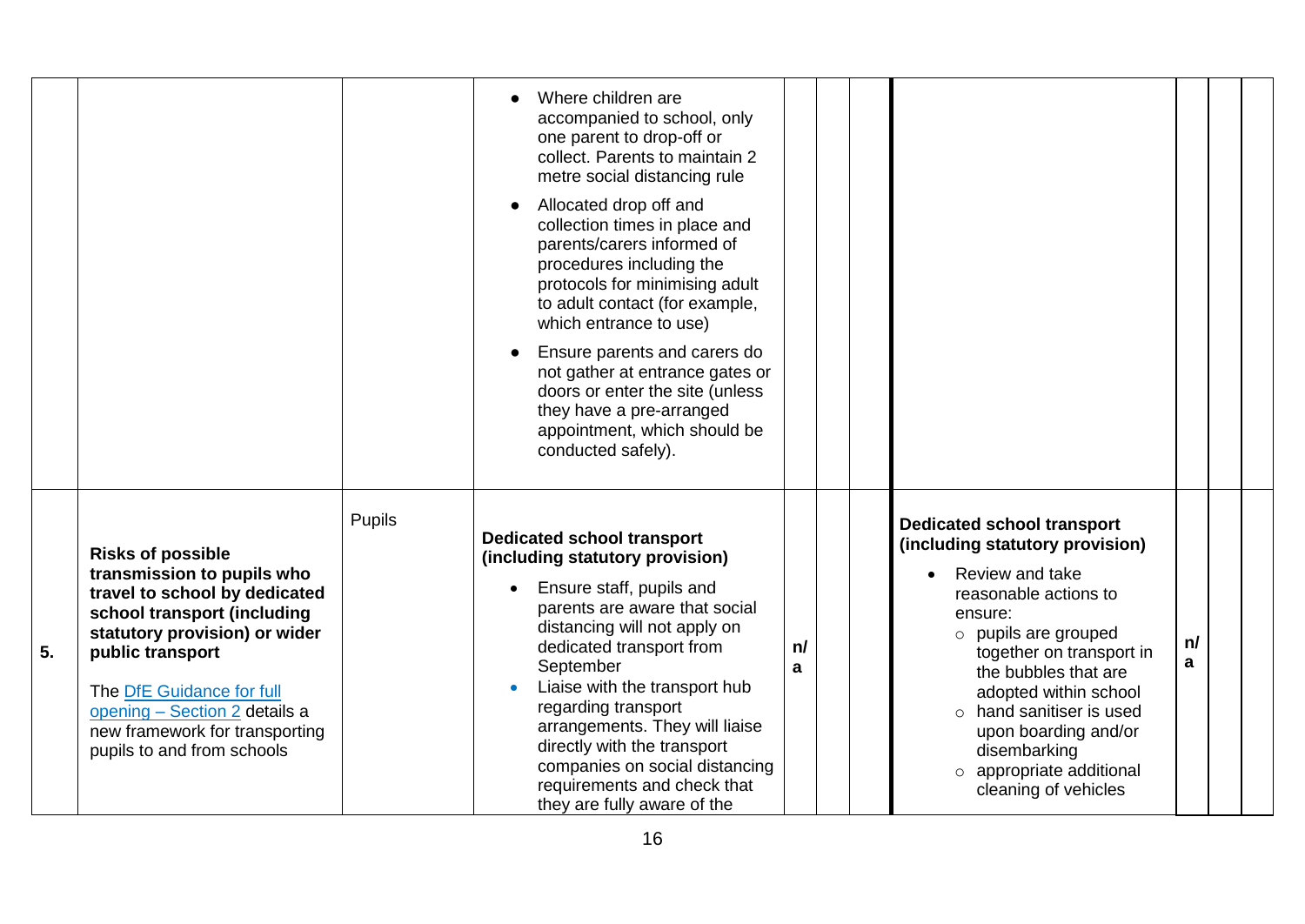|  | health and safety procedures.      | $\circ$ queuing and boarding        |  |
|--|------------------------------------|-------------------------------------|--|
|  | mainstream-                        | where possible is                   |  |
|  | transport.cts@eastsussex.gov.      | organised                           |  |
|  | uk                                 | $\circ$ distancing within           |  |
|  | Ensure relevant parents/carers     | vehicles wherever                   |  |
|  | and pupils are aware of            | possible                            |  |
|  | recommendations on transport       | $\circ$ the use of face coverings   |  |
|  | to and from school (including      | for children over the age           |  |
|  | avoiding peak times). See DfE      | of 11, where appropriate.           |  |
|  | Guidance for full opening -        |                                     |  |
|  | <b>Section 2</b>                   | https://www.gov.uk/government       |  |
|  |                                    | /publications/actions-for-          |  |
|  |                                    | schools-during-the-coronavirus-     |  |
|  |                                    | outbreak/guidance-for-full-         |  |
|  | Wider public transport             | opening-schools#transport           |  |
|  | Communicate to parents that        |                                     |  |
|  |                                    |                                     |  |
|  | public transport capacity is       |                                     |  |
|  | likely to continue to be           | https://www.gov.uk/government/pu    |  |
|  | constrained in the spring term.    | blications/transport-to-school-and- |  |
|  | Its use by pupils, particularly in | other-places-of-education-autumn-   |  |
|  | peak times, should be kept to      | term-2020/transport-to-school-and-  |  |
|  | an absolute minimum.               | other-places-of-education-autumn-   |  |
|  | Leaders to liaise with partners    | term-2020                           |  |
|  | to consider staggered start        | Children under the age of 11 are    |  |
|  | times to enable more journeys      | exempt from wearing face            |  |
|  | to take place outside of peak      | coverings on public transport, and  |  |
|  | hours where feasible               | the regulations relating to face    |  |
|  | Where possible encourage           | coverings exclude school transport  |  |
|  | parents, staff and pupils to       | services. See updated transport     |  |
|  | walk or cycle to school.           | guidance                            |  |
|  | Consider using 'walking buses'     |                                     |  |
|  | or working with their local        |                                     |  |
|  | authority to promote safe          |                                     |  |
|  | cycling routes.                    |                                     |  |
|  | Refer any families using public    |                                     |  |
|  | transport to the safer travel      |                                     |  |
|  | guidance for passengers.           |                                     |  |
|  |                                    |                                     |  |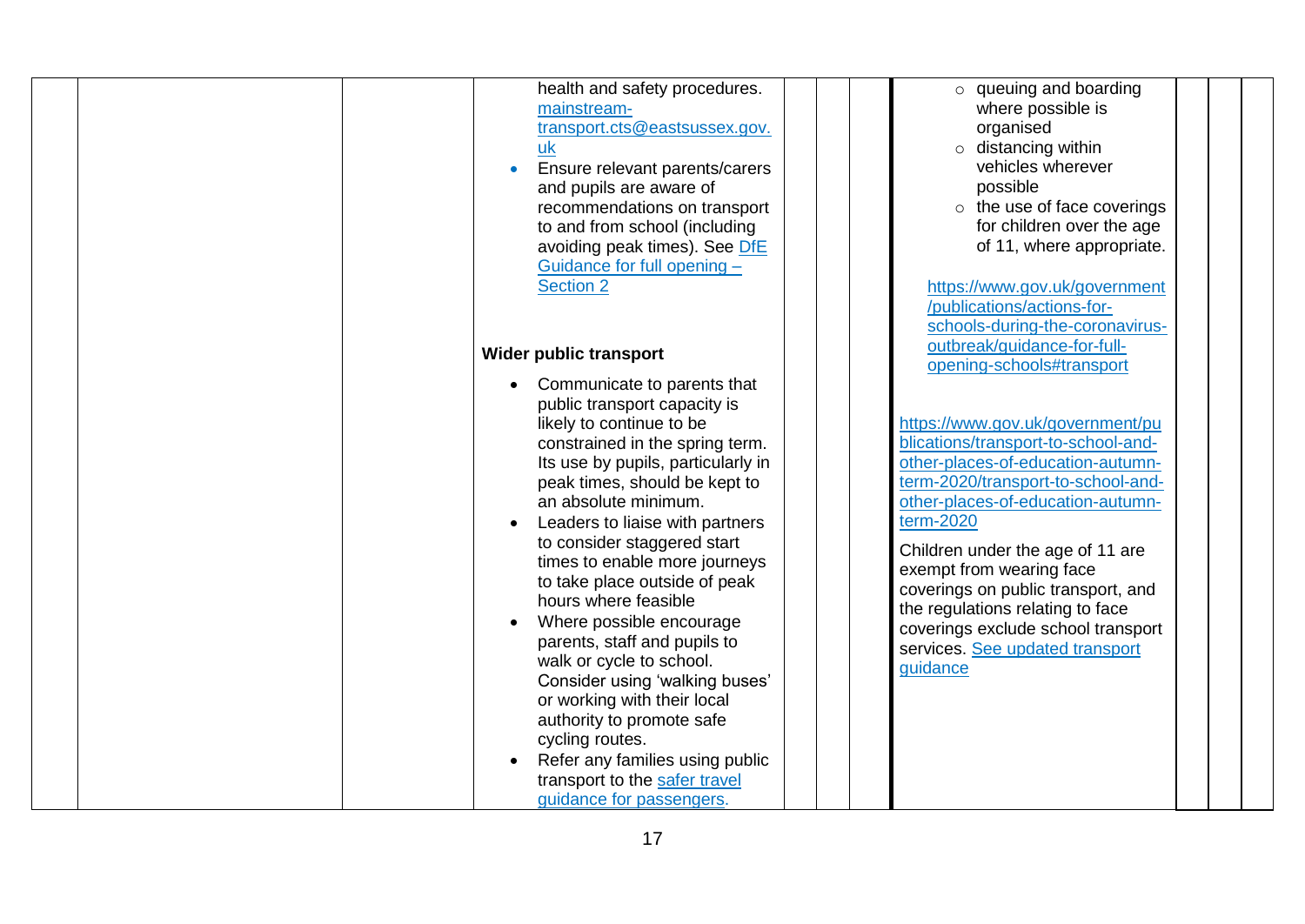| 6. | <b>Risk of ongoing</b><br>contamination from people<br>(staff, parents/carers, visitors,<br>contractors and/or deliveries)<br>coming into school | All members of<br>the school<br>community | <b>Face coverings:</b><br>We strongly advise staff wear<br>face coverings/visors when<br>working with children and when<br>moving around the building.<br>Ensure contractors, school<br>meal providers, milk providers<br>and fruit providers can fulfil all<br>risk assessment requirements<br>Contractors aware of any<br>changes to school day $-$ e.g.<br>staggered lunchtimes<br>Minimise any visitors to the<br>school and clear messages<br>shared about social distancing<br>procedures for adults. Ensure<br>record are kept of all visitors;<br>names, dates, and contact<br>details.<br>All contractors, parents and<br>other visitors to school are<br>required to wear face<br>coverings. Disposable masks | $\mathbf{2}$ | $\mathbf{3}$ | $6\phantom{1}6$ | Review effectiveness of<br>revised site management<br>systems $-$ e.g. corridor use<br>and hand washing routines<br>etc to ensure appropriate<br>social distancing for any<br>visitors. | $\overline{2}$ | 3 | 6 |
|----|--------------------------------------------------------------------------------------------------------------------------------------------------|-------------------------------------------|-------------------------------------------------------------------------------------------------------------------------------------------------------------------------------------------------------------------------------------------------------------------------------------------------------------------------------------------------------------------------------------------------------------------------------------------------------------------------------------------------------------------------------------------------------------------------------------------------------------------------------------------------------------------------------------------------------------------------|--------------|--------------|-----------------|-----------------------------------------------------------------------------------------------------------------------------------------------------------------------------------------|----------------|---|---|
|    |                                                                                                                                                  |                                           | are available in the front<br>entrance.                                                                                                                                                                                                                                                                                                                                                                                                                                                                                                                                                                                                                                                                                 |              |              |                 |                                                                                                                                                                                         |                |   |   |
|    |                                                                                                                                                  |                                           | Ensure that the school<br>engages with local<br>immunisation services and<br>programmes as normal                                                                                                                                                                                                                                                                                                                                                                                                                                                                                                                                                                                                                       |              |              |                 |                                                                                                                                                                                         |                |   |   |
|    |                                                                                                                                                  |                                           | Parents and carers bringing or<br>collecting pupils during the day<br>phone ahead and arrange to                                                                                                                                                                                                                                                                                                                                                                                                                                                                                                                                                                                                                        |              |              |                 |                                                                                                                                                                                         |                |   |   |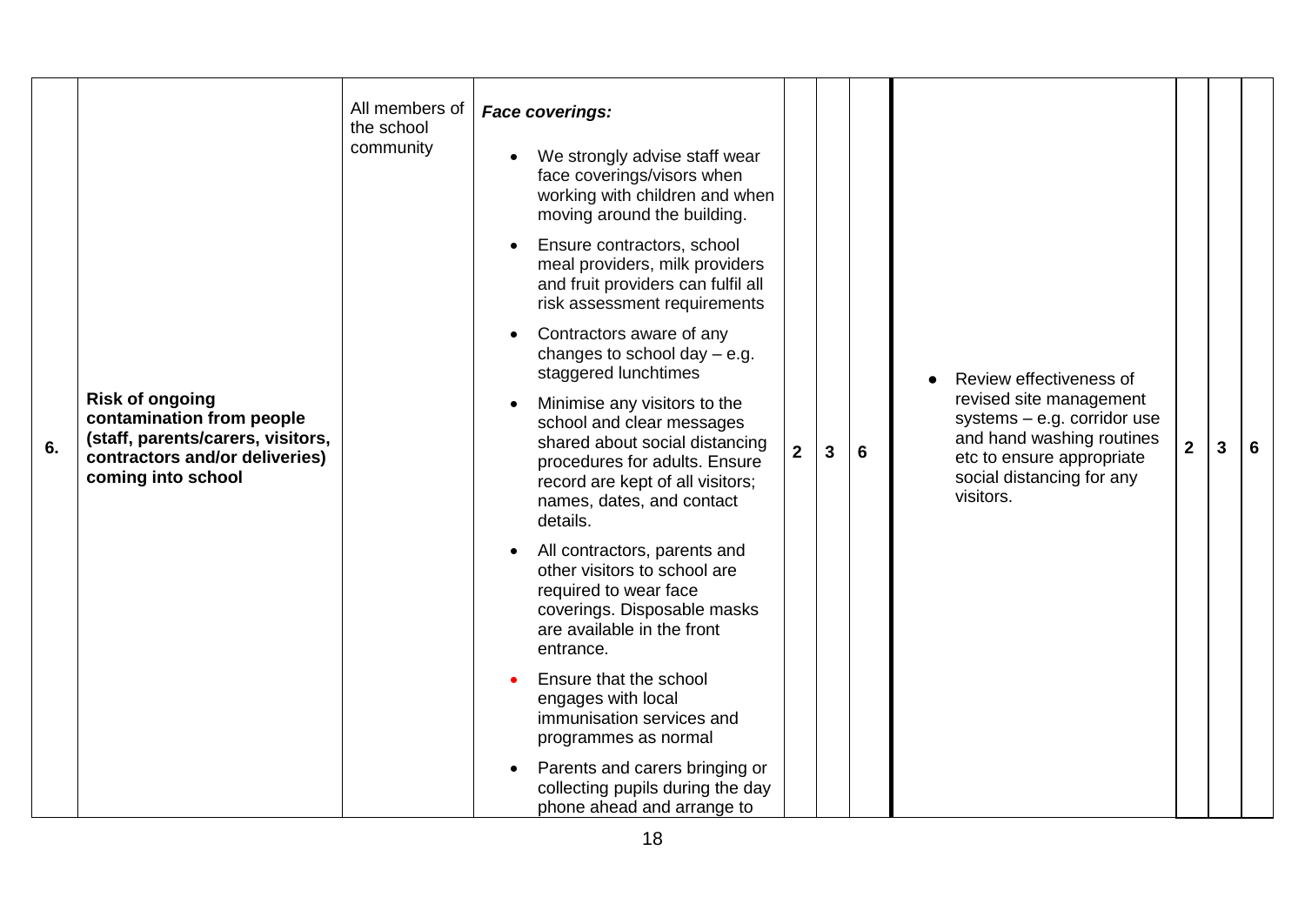| drop/collect safely and not<br>enter the site if possible<br>Strict handwashing procedures<br>in place as soon as<br>pupils/staff/visitors/contractors<br>arrive in school                                                                                                             |
|----------------------------------------------------------------------------------------------------------------------------------------------------------------------------------------------------------------------------------------------------------------------------------------|
| Ensure the DfE guidance for<br><b>Health and Safety</b><br>https://www.gov.uk/governmen<br>t/publications/health-and-<br>safety-advice-for-<br>schools/responsibilities-and-<br>duties-for-schools is adhered<br>to.                                                                   |
| For any staff member or pupil<br>who feels unwell, check for<br>recognised symptoms of<br>COVID-19. Public Health<br>England advise routinely taking<br>the temperature of pupils is not<br>recommended as it is an<br>unreliable method for<br>identifying coronavirus<br>(COVID-19). |
| Isolate and send children and<br>staff home immediately if they<br>display symptoms (See section<br>7 below)                                                                                                                                                                           |
| A copy of the COVID-19<br>$\bullet$<br>specific risk assessment for<br>catering and cleaning<br>contractors is kept by the<br>school                                                                                                                                                   |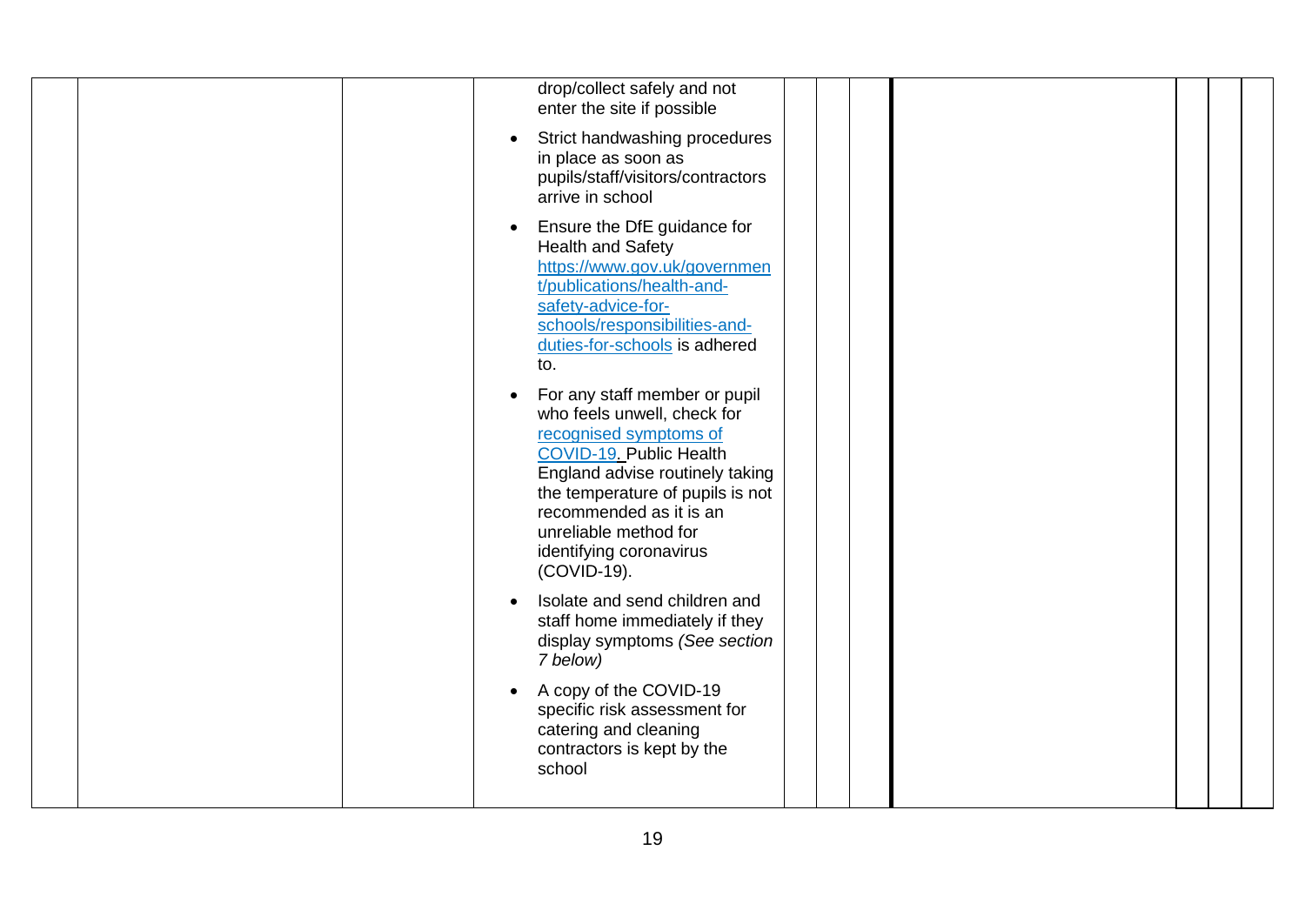|    |                                                                                                                   | All members of<br>the school<br>community | Site staff follow DfE Planning<br>Guidance for full reopening -<br><b>Section 2 School Operations</b><br>and are aware of the COVID-<br>19: cleaning of non-healthcare<br>settings guidance which should<br>be followed when there is a<br>suspected or confirmed case                                          |                |              |   |                                                                                                                       |   |   |
|----|-------------------------------------------------------------------------------------------------------------------|-------------------------------------------|-----------------------------------------------------------------------------------------------------------------------------------------------------------------------------------------------------------------------------------------------------------------------------------------------------------------|----------------|--------------|---|-----------------------------------------------------------------------------------------------------------------------|---|---|
|    |                                                                                                                   |                                           | With some children in school,<br>all frequently touched surfaces,<br>equipment, toilets, door<br>handles, and toilets used<br>during the day will need to be<br>cleaned thoroughly each day.                                                                                                                    |                |              |   |                                                                                                                       |   |   |
| 7. | <b>Risk that contamination</b><br>exists within the school<br>environment due to<br>ineffective hygiene measures. |                                           | All handwashing sinks, soap<br>dispensers, hand gel etc are<br>checked 3 times a day to<br>ensure stock levels are<br>adequate                                                                                                                                                                                  | 2 <sup>1</sup> | $\mathbf{3}$ | 6 | Enhanced cleaning<br>schedule in place to ensure<br>effective hygiene standards<br>and comply with latest<br>guidance | 3 | 3 |
|    |                                                                                                                   |                                           | Inspect daily to ensure<br>good/effective hygiene levels                                                                                                                                                                                                                                                        |                |              |   |                                                                                                                       |   |   |
|    |                                                                                                                   |                                           | Ensure resources shared<br>between classes or bubbles,<br>(e.g. sports, art and science<br>equipment) is cleaned<br>frequently. It MUST be<br>meticulously cleaned between<br>its use by different bubbles or<br>rotated to allow it to be left<br>unused and out of reach 48<br>hours (72 hours for plastics). |                |              |   |                                                                                                                       |   |   |
|    |                                                                                                                   |                                           | Any books that go between<br>home and school are<br>quarantined for 72 hours                                                                                                                                                                                                                                    |                |              |   |                                                                                                                       |   |   |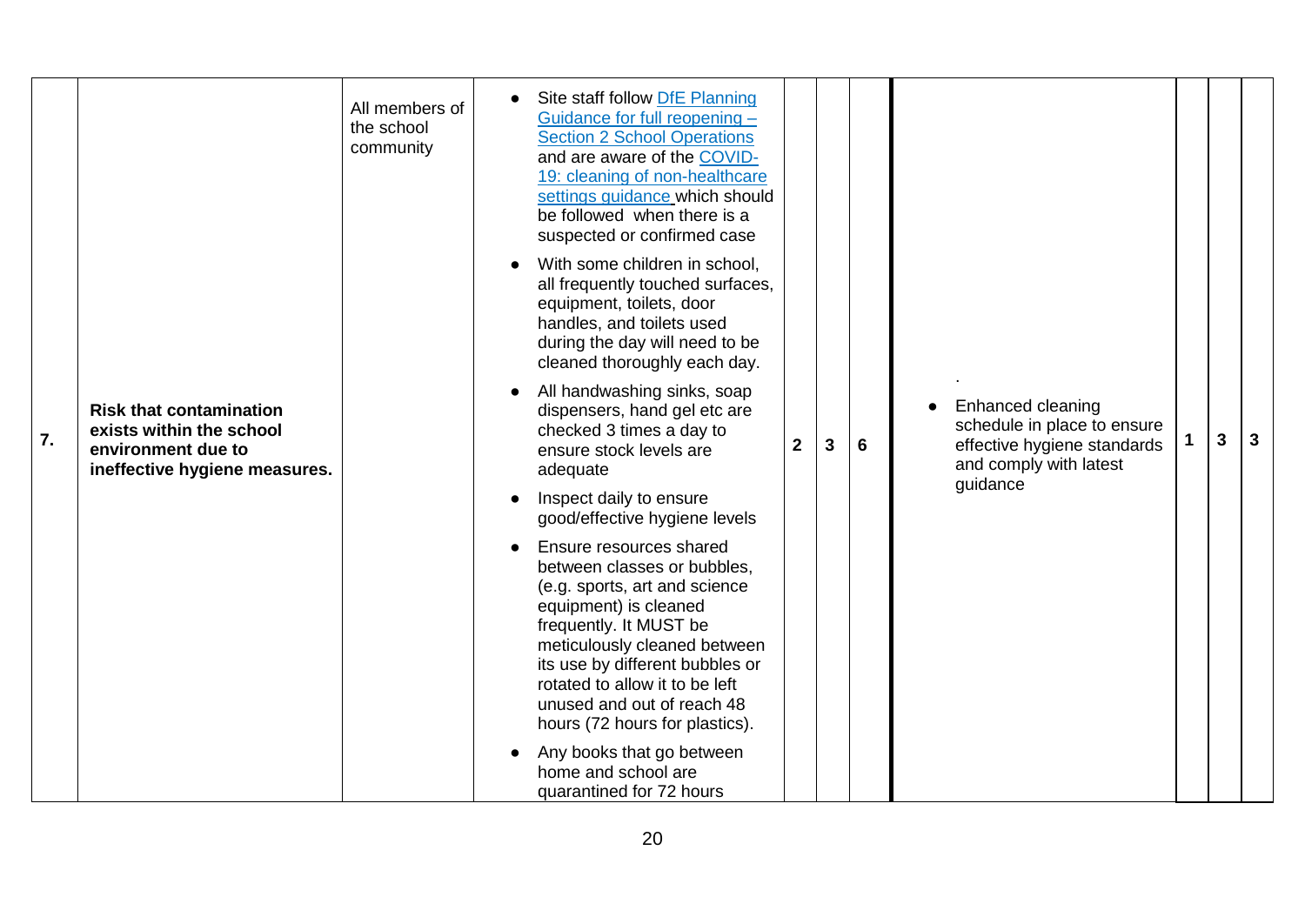|    |                                                                                                                                                                                                          |                                           | Equipment such as books and<br>games, are regularly cleaned<br>along with all touched<br>surfaces.<br>Outdoor play equipment is not<br>shared across bubbles.                                                                                                                                                                                                                                                                                                                                                                                       |   |              |   |                                                                                                                                                                                                                                                                                                                                                                                                                                                |   |   |
|----|----------------------------------------------------------------------------------------------------------------------------------------------------------------------------------------------------------|-------------------------------------------|-----------------------------------------------------------------------------------------------------------------------------------------------------------------------------------------------------------------------------------------------------------------------------------------------------------------------------------------------------------------------------------------------------------------------------------------------------------------------------------------------------------------------------------------------------|---|--------------|---|------------------------------------------------------------------------------------------------------------------------------------------------------------------------------------------------------------------------------------------------------------------------------------------------------------------------------------------------------------------------------------------------------------------------------------------------|---|---|
|    |                                                                                                                                                                                                          |                                           | Ensure frequent enhanced<br>cleaning of surfaces that pupils<br>are frequently touching, such<br>as toys, books, desks, chairs,<br>doors, sinks, toilets, light<br>switches, bannisters each day,<br>using standard cleaning<br>products by school staff and by<br>cleaners.                                                                                                                                                                                                                                                                        |   |              |   |                                                                                                                                                                                                                                                                                                                                                                                                                                                |   |   |
| 8. | <b>Risk of transmission from</b><br>pupils and staff who have<br>been in contact with the virus<br>and/or are showing signs of<br>having the virus (a new,<br>continuous cough or a high<br>temperature) | All members of<br>the school<br>community | Schools MUST ensure they<br>understand the NHS Test and Trace<br>process and how to contact the local<br><b>Public Health England health</b><br>protection team. (see contact details<br>on the first page of this document)<br>Leaders to ensure staff and<br>parents understand their<br>responsibility should they be<br>showing symptoms of COVID-<br>19 to be ready and willing to:<br>book a test, provide details of<br>who they have been in close<br>contact with and to then self-<br>isolate in line with current<br>government guidance | 3 | $\mathbf{3}$ | 9 | Arrange for deep clean of<br>medical room and other<br>facilities as necessary<br>before they are used again.<br>The updated cleaning of<br>non-healthcare settings<br>guidance describes the<br>cleaning required, the<br>appropriate disposal of<br>materials, the cleaning of<br>equipment and hard<br>surfaces, and the personal<br>protective equipment (PPE)<br>that should be worn.<br>Revise plans and PPE<br>supplies in the light of | 3 | 3 |
|    |                                                                                                                                                                                                          |                                           | Revise plans and source<br>suitable PPE supplies (e.g. non                                                                                                                                                                                                                                                                                                                                                                                                                                                                                          |   |              |   | experience or any updated<br>guidance.                                                                                                                                                                                                                                                                                                                                                                                                         |   |   |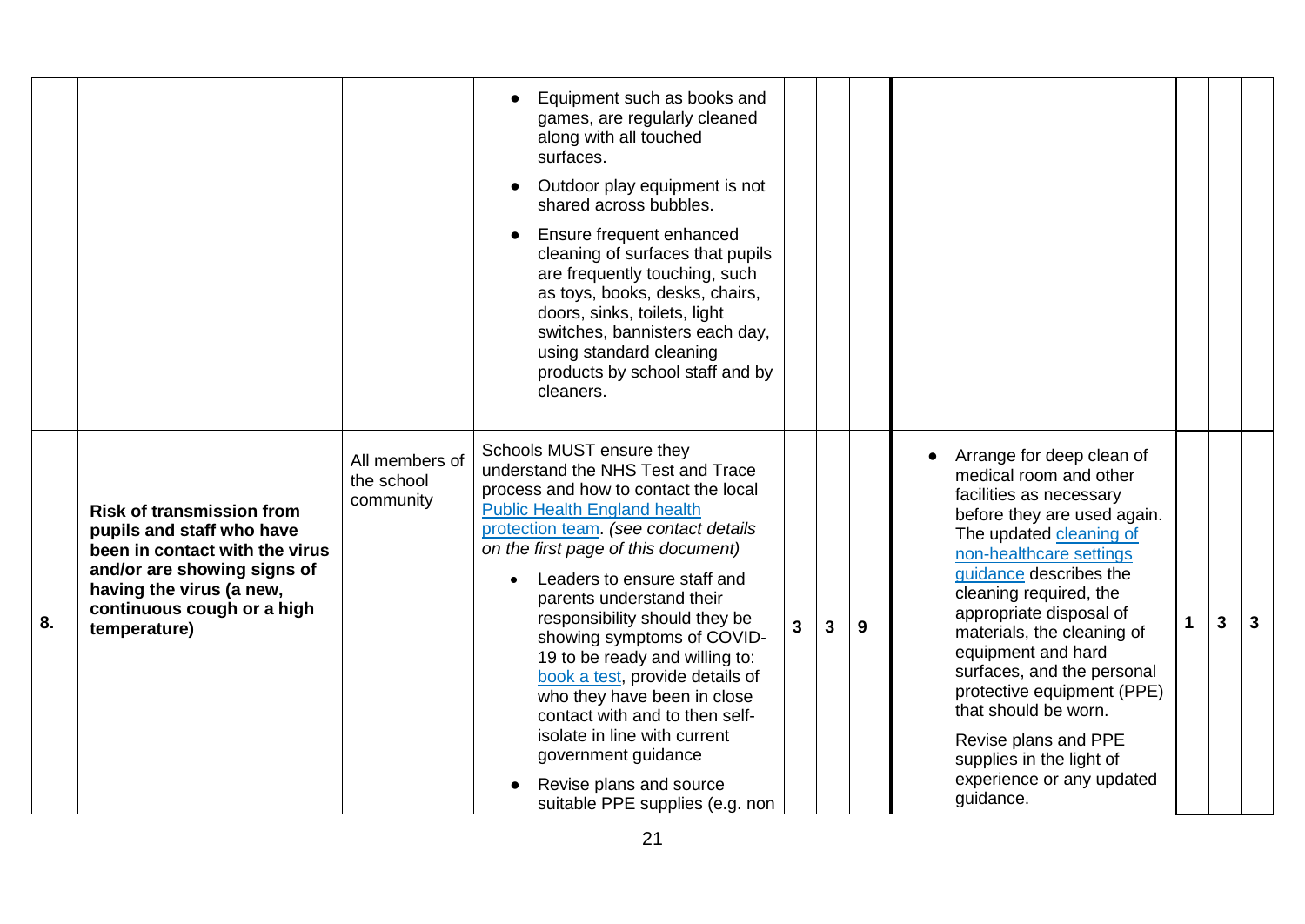| latex gloves preferable) to be<br>used by:                                                                                                                                                                                                                                                  |  |
|---------------------------------------------------------------------------------------------------------------------------------------------------------------------------------------------------------------------------------------------------------------------------------------------|--|
| $\circ$ the supervising member of<br>staff if a 2m distance cannot<br>be maintained during<br>isolation of an unwell child<br>onsite.                                                                                                                                                       |  |
| $\circ$ staff caring for pupils with<br>routine intimate care needs<br>that involve the use of PPE                                                                                                                                                                                          |  |
| The plan should identify any<br>likelihood of behavioural,<br>SEND and possible use of<br>restraint issues etc that may<br>apply                                                                                                                                                            |  |
| If anyone becomes unwell with<br>signs of COVID-19 they must<br>be sent home and households<br>advised to follow the COVID-<br>19: guidance for households<br>with possible coronavirus<br>infection guidance                                                                               |  |
| Isolate the pupil / member of<br>staff immediately to Head's<br>office. If appropriate arrange<br>adult supervision in line with<br>guidelines. Ideally open a<br>window for ventilation.<br>Separate bathroom facilities<br>should be used if necessary -<br>disabled toilet opposite main |  |
| office- which should then be<br>cleaned and disinfected before<br>use by anyone else.                                                                                                                                                                                                       |  |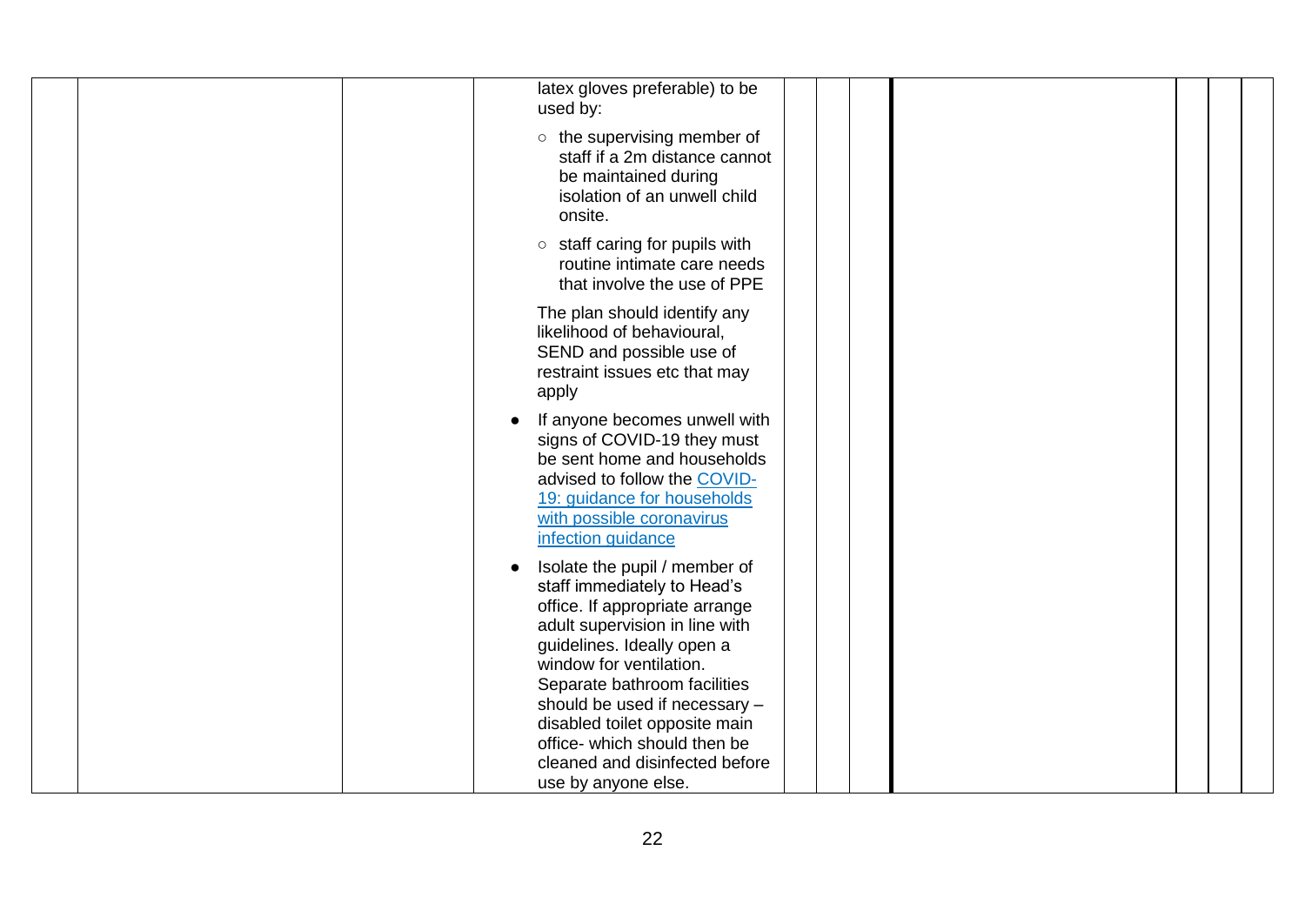| Employers have a duty of care<br>for all staff and should ensure<br>that staff who are sent home<br>displaying symptoms of<br>COVID-19 are tested as soon<br>as practicably possible.<br>Headteachers should<br>communicate to staff that if<br>they are displaying symptoms<br>they should be tested 'as soon<br>as practicably possible.'                                                                                                                                                                     |  |
|-----------------------------------------------------------------------------------------------------------------------------------------------------------------------------------------------------------------------------------------------------------------------------------------------------------------------------------------------------------------------------------------------------------------------------------------------------------------------------------------------------------------|--|
| For schools that purchase the<br>HR Advisory Service, further<br>information can be accessed<br>here or through their<br>designated HR Consultant<br>https://www.cipd.co.uk/knowled<br>ge/culture/well-<br>being/supporting-mental-<br>health-workplace-return                                                                                                                                                                                                                                                  |  |
| If school is notified of a positive<br>COVID19 test result for a<br>member of staff or a pupil, we<br>must contact the DfE Helpline<br>on 0800 046 8687 and select<br>option 1 for advice on the<br>action to take in response to a<br>positive case. You will be put<br>through to a team of advisers<br>who will inform you what action<br>is needed based on the latest<br>public health advice. If,<br>following triage, further expert<br>advice is required the adviser<br>will escalate your call to the |  |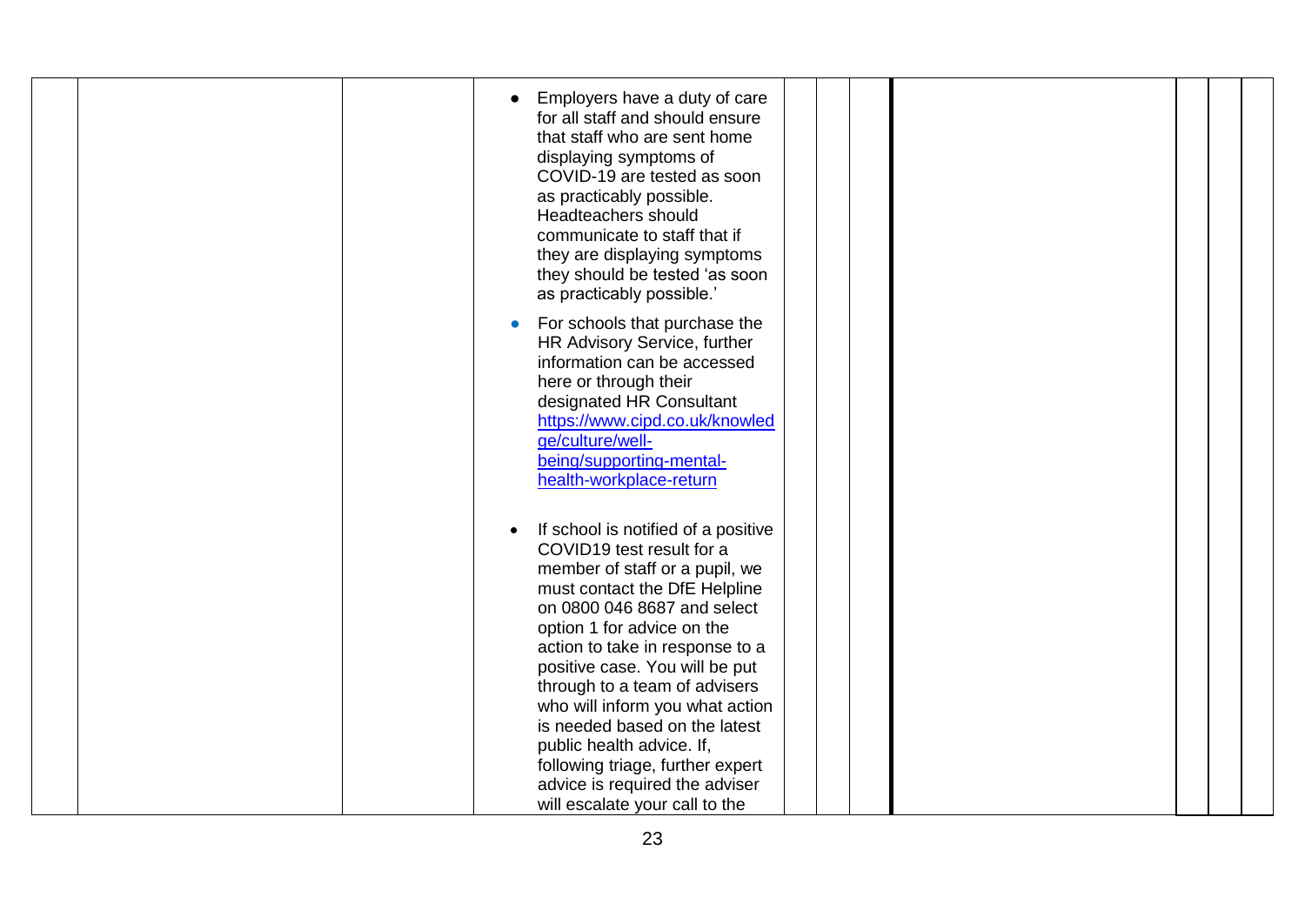| PHE local health protection<br>team.                                                                                                                                                                                                                                                                                                                                                             |
|--------------------------------------------------------------------------------------------------------------------------------------------------------------------------------------------------------------------------------------------------------------------------------------------------------------------------------------------------------------------------------------------------|
| Schools need to take swift<br>action when they become<br>aware that someone who has<br>attended has tested positive for<br>Covid-19. Schools can contact<br>the dedicated advice service<br>introduced by Public Health<br>England (PHE) and delivered<br>by the NHS Business Service<br>Authority and can be reached<br>calling the DFE Helpline on<br>0800 046 8687 and selecting<br>option 1. |
| PHE will conduct a rapid risk<br>assessment and advise the<br>school on the actions to take<br>including the definitive advice<br>on who must be sent home.<br>Should this be the case PHE<br>will provide a template letter to<br>inform parents and staff.                                                                                                                                     |
| In line with government<br>guidance school MUST not<br>share the names or details of<br>people with COVID-19 unless<br>essential to protect others                                                                                                                                                                                                                                               |
| If school should have two or<br>more confirmed cases within<br>14 days, or there is an overall<br>rise in sickness absence where<br>coronavirus (COVID-19) is<br>suspected, it may indicate an<br>outbreak. Leaders MUST                                                                                                                                                                         |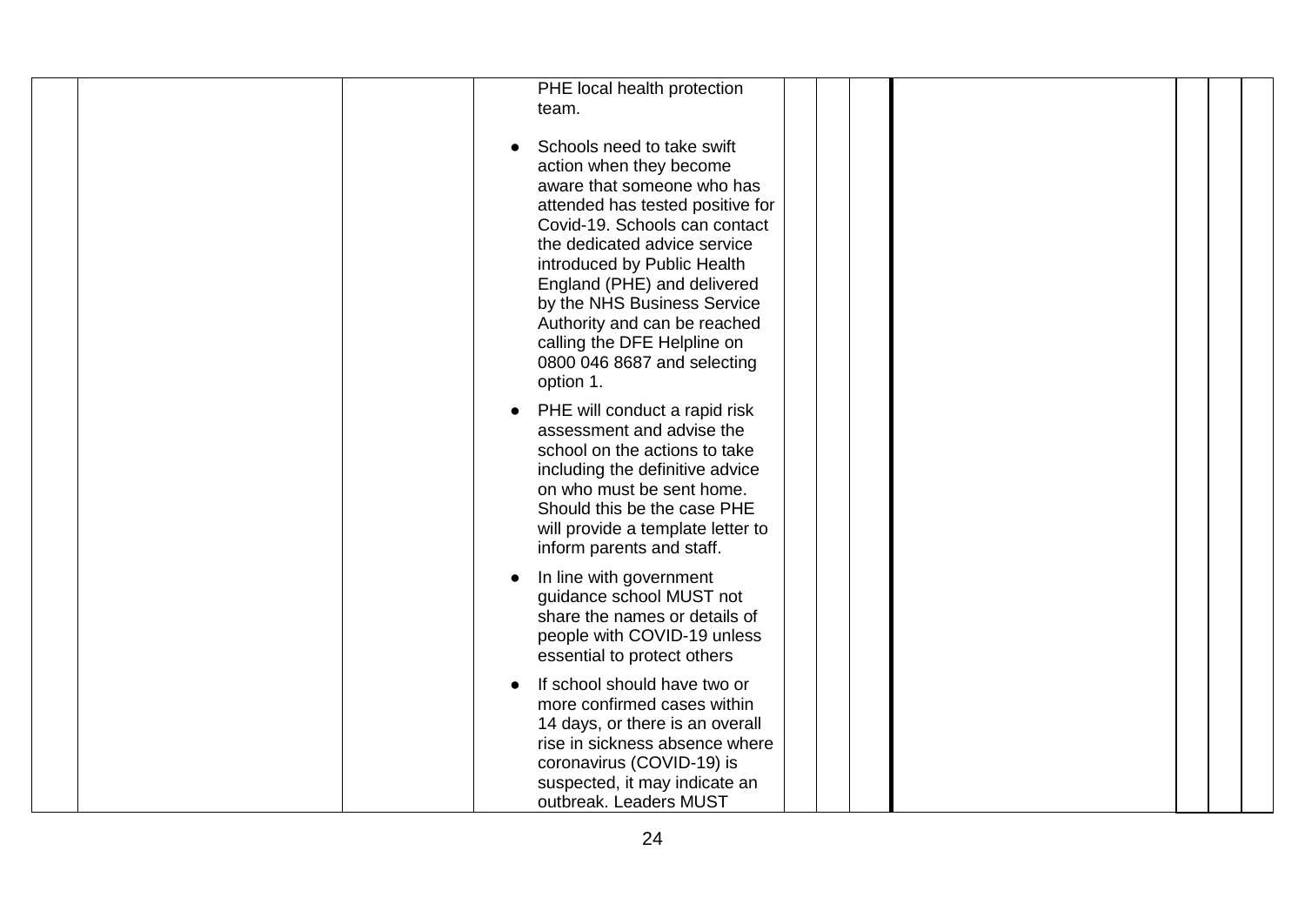|    |                             |                         | continue to work with their local<br>health protection team who will<br>be able to advise if additional<br>action is required. This may<br>include recommending a larger<br>number of pupil's self-isolate<br>as a precautionary measure. |  |                                                                                                                                                                                                                                                                                                                                                                                                                                                                                                                                                                                                       |  |  |
|----|-----------------------------|-------------------------|-------------------------------------------------------------------------------------------------------------------------------------------------------------------------------------------------------------------------------------------|--|-------------------------------------------------------------------------------------------------------------------------------------------------------------------------------------------------------------------------------------------------------------------------------------------------------------------------------------------------------------------------------------------------------------------------------------------------------------------------------------------------------------------------------------------------------------------------------------------------------|--|--|
| 9. | <b>Contingency planning</b> | All pupils and<br>staff | Ensure that contingency plans are in<br>place, being reviewed and updated                                                                                                                                                                 |  | Leaders and governors<br>should devise contingency<br>plans to cover a potential<br>local outbreak. In such an<br>event the PHE health<br>protection team or local<br>authority may advise a<br>school or number of<br>schools to close temporarily<br>to help control<br>transmission.<br>See LA model<br><b>Contingency Plan</b><br>(available via the Message<br>Board). In addition the DfE<br>full return to school<br>$guidance - section 5$<br>outlines the scope required<br>and provides links to<br>resources to support these<br>plans.<br><b>Temporary Continuity</b><br><b>Direction</b> |  |  |